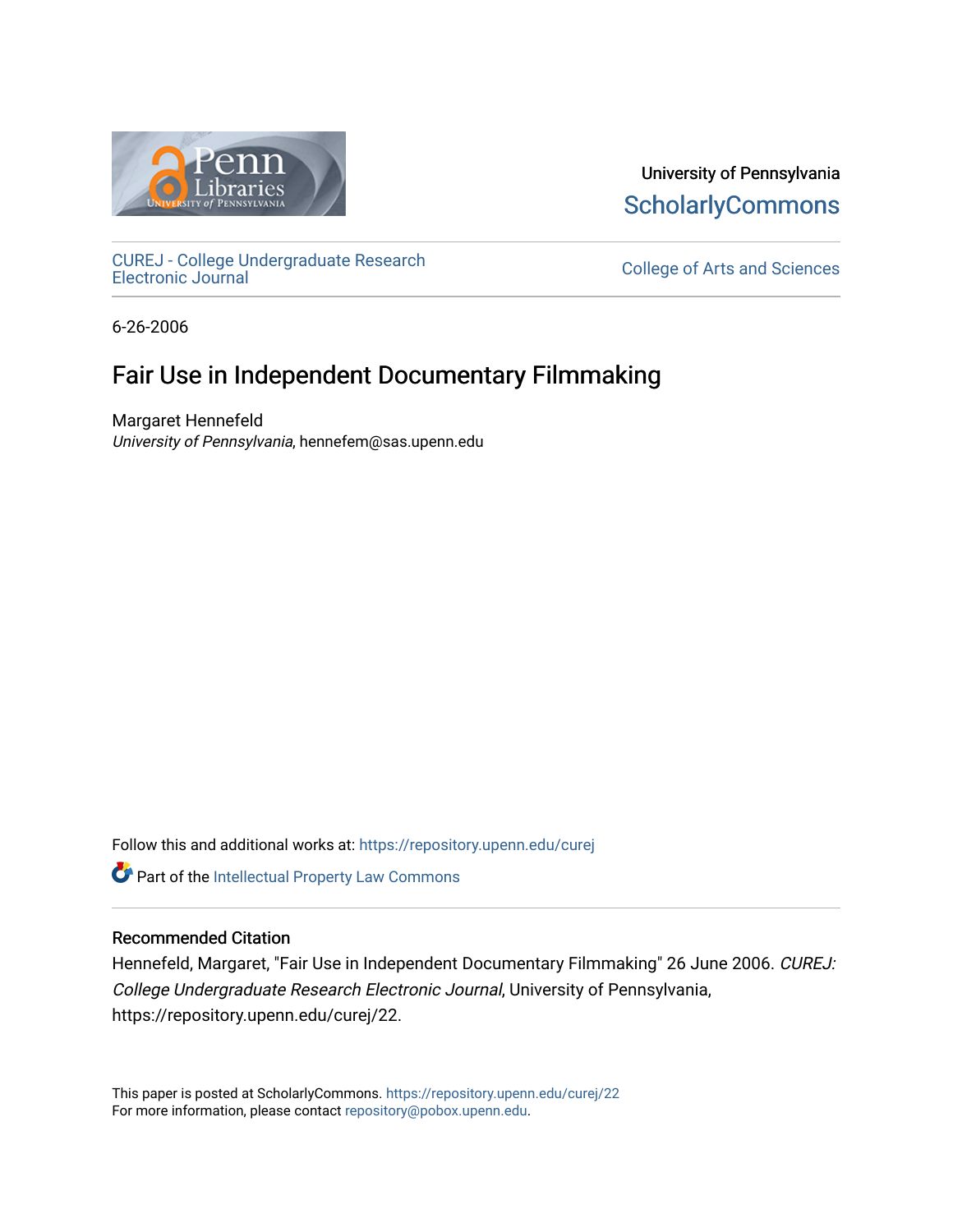### Fair Use in Independent Documentary Filmmaking

#### Abstract

Copyright law's "fair use" doctrine aims to protect artists' First Amendment-informed rights by establishing the legality of their non-licensed citation or incorporation of copyrighted material of another author's copyrighted work into their own. However, ambiguities surrounding the function and extent of fair use, and the sheer legal expenses of clarifying these uncertainties on a case-by-case basis, frequently deny authors their First Amendment-based fair use rights. In the context of independent documentary filmmaking, a rigidly structured and highly expensive rights clearance culture generates many ethical ambiguities and thereby functions as a significant form of censorship.

### Keywords

copyright, documentary, fair use, Cinema Studies, Timothy Corrigan, Timothy, Corrigan

### **Disciplines**

Intellectual Property Law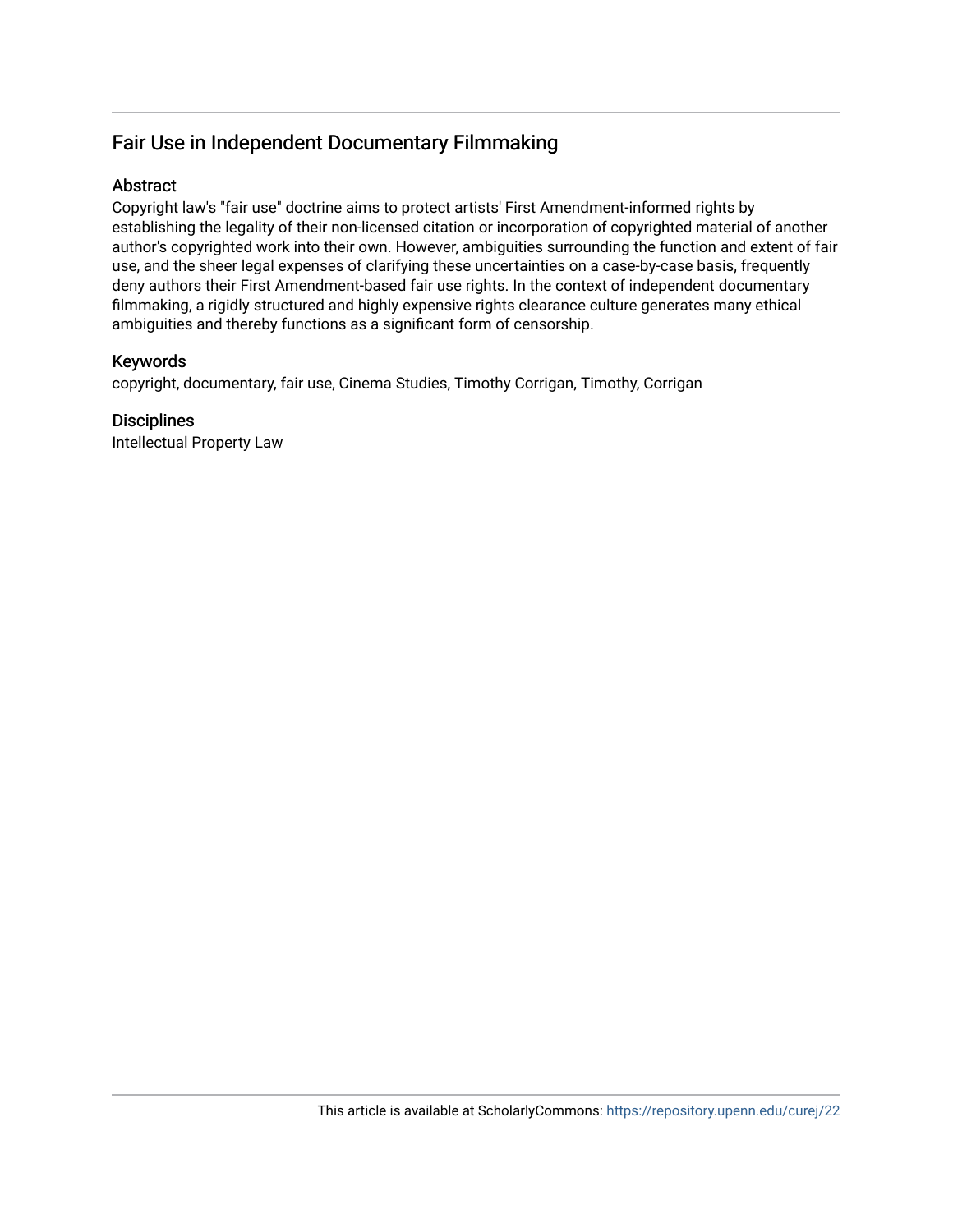# **"Fair Use" in Independent Documentary Filmmaking**

Copyright law's "fair use" doctrine aims to protect artists' First Amendmentinformed rights by establishing the legality of their non-licensed citation or incorporation of copyrighted material of another author's copyrighted work into their own. Under the 1976 Copyright Act's Section 107 Fair-Use Statute, which codified fair use rights, a fourfactor balancing test establishes the legal applicability of fair uses to different types of non-licensed appropriations of derivative work. "In determining whether the use made of a work in any particular case is a fair use the factors to be considered shall include—"<sup>1</sup>

(1) the purpose and character of the use, including whether such use is of a commercial nature or is for nonprofit educational purposes;

(2) the nature of the copyrighted work;

(3) the amount and substantiality of the portion used in relation to the copyrighted work as a whole; and

(4) the effect of the use upon the potential market for or value of the copyrighted work.

For the purpose of my paper, which focuses on how fair use law impacts independent documentary filmmaking, I will primarily discuss the first of these four factors: how the fair use doctrine's evolution has engendered legal ambiguities which function as a

<sup>&</sup>lt;sup>1</sup>"US Code Collection – LII, Legal Information Institute." 25 Apr. 2006  $\leq$ http://www.law.cornell.edu/uscode/html/uscode17/usc\_sec\_17\_00000107----000-.html>.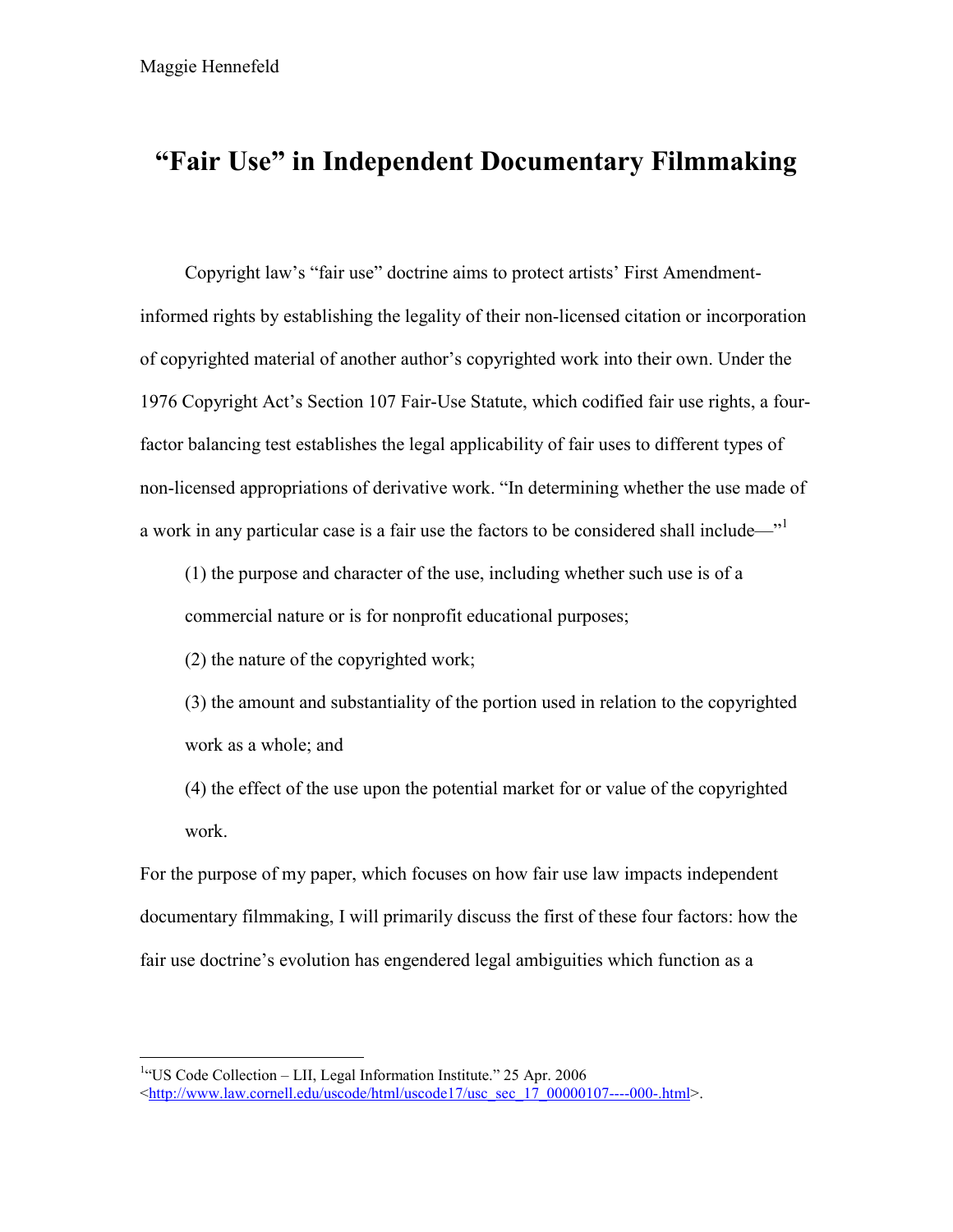significant and ethically dubious form of censorship when they inhibit and codify filmmakers' attempts to exercise their fair use rights.

Legal ambiguities surrounding fair use, in fact, impinge upon filmmakers' First-Amendment-informed fair use rights in multiple ways. In many cases, rights owners pursue Strategic Lawsuits Against Public Participation (SLAPP): the threat of being sued by a large corporation over a legal gray area often intimidates filmmakers to the extent that they relinquish their fair use rights. This can result in the preclusion, significant editing or, in some cases, the blatant falsification of a documentary project. In some cases, an archive-heavy documentary—the licensing for which can often expend twice the time and budget of the film's production—may be abandoned during pre-production as a result of projected licensing costs. In other cases, post-production licensing difficulties severely limit a documentary's commercial distribution.

Fair use gray areas haunt the documentary genre even when filmmakers choose subjects that do not require extensive archival still and clip licensing. Documentary filmmakers often seek to record reality spontaneously. For example, during the late 1950s and early 1960s in America a style of artistic and politically-charged documentary filmmaking, direct cinema, experimented with "unmediated" film aesthetics by attempting to capture non-interventionist views of their subjects. Artists like the Maysles brothers positioned themselves as "fly-on-the-wall" filmmakers. Such projects would simply be more difficult under the current rights clearance culture: the prevalence of copyrighted content would seep into the experimental documentary's diegesis and thereby produce a host of legal difficulties for its filmmaker. Legal ambiguities produced by the spontaneous recording of licensed material leave a filmmaker with three options: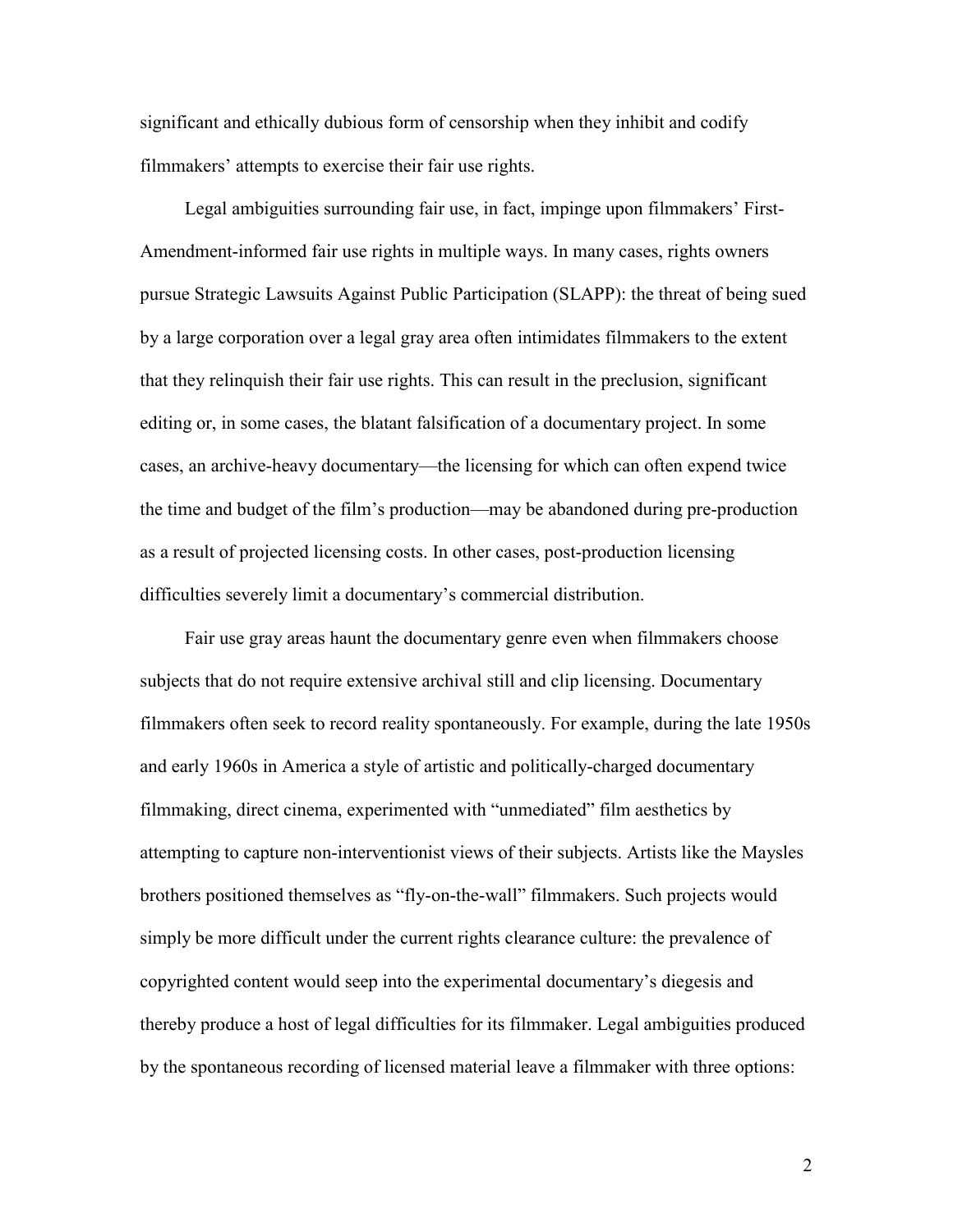edit it out at the expense of the film's production values and artistic critical commentary; pay very expensive fees to license the content; or attempt to exercise her/his fair use rights.

In their extensive study on the impact of "fair use" on independent documentary filmmaking, $^2$  Patricia Aufderheide and Peter Jaszi assert that the basic question for determining the legal applicability of fair use "is always the same: [do] the public cultural benefits outweigh the private economic costs it may impose?"<sup>3</sup> Thus, a fair use is essentially one that transforms, criticizes or engages in a dynamic way the non-licensed material it appropriates.

For example, parody demonstrates a legally relatively straightforward type of fair use—even when done for profit, it transforms the visual and narrative signs of the content it appropriates. The Supreme Court established the applicability of fair use to parody in an important 1994 decision, *Campbell v. Acuff-Rose Music, Inc*. <sup>4</sup> Roy Orbison's publisher, Acuff-Rose Music Inc., sued *2 Live Crew* for their remixed rap version of Orbison's song "Oh, Pretty Woman" with different lyrics. The Supreme Court ruled in favor of *2 Live Crew's* fair use because, they argued, the parody was itself the product. *2 Live* did not simply make its profit by reproducing a minimally altered version of the song and pitching it to Orbison's target audiences—such uses of an author's exclusive rights would be justifiably interpreted as stealing. *2 Live* changed Orbison's music, referenced it in order to build upon it and to transform it.

<sup>&</sup>lt;sup>2</sup> Jaszi and Aufderheide conducted this study through the Center for Social Media at American University <sup>3</sup>Aufderheide, Patricia and Peter Jaszi. "Untold Stories: Creative Consequences of the Rights Clearance Culture for Documentary Filmmakers." Center for Social Media. Nov. 2005<br>http://www.centerforsocialmedia.org/rock/finalreport.htm#legal.

 $4$  Campbell v. Acuff-Rose Music, Inc., 510 U.S.569, 579 (1994).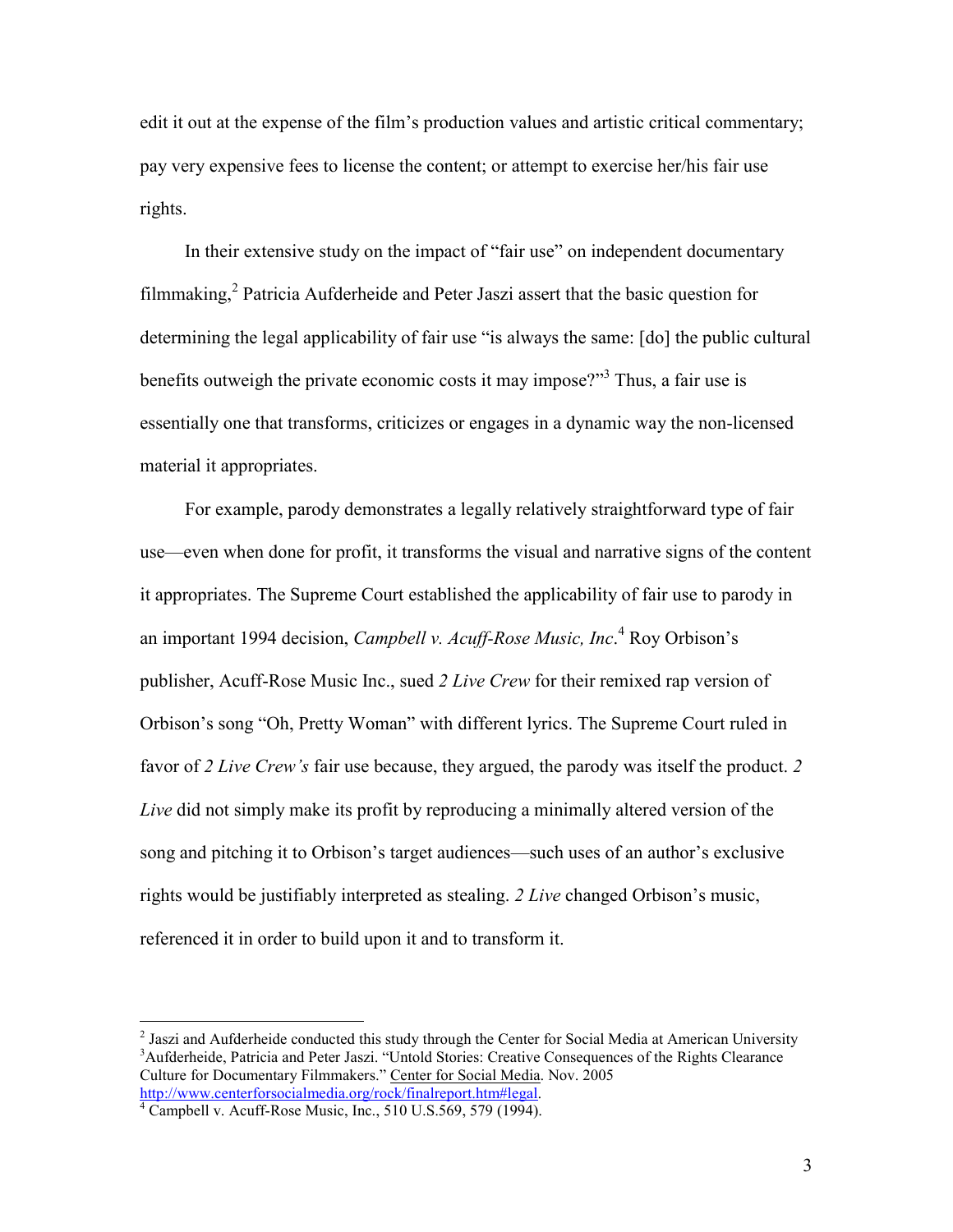A similar parody case arose in 2001 with *Suntrust v. Houghton Mifflin* when a suit was brought unsuccessfully against the publication of *The Wind Done Gone* for appropriating many of the characters and narrative events from *Gone with the Wind*. 5 However, applying the 1991 *Campbell* decision, the Eleventh Circuit determined that the *Wind Done Gone's* appropriation of *Gone with the Wind's* narrative content was both critical and transformative, and ruled in favor of the *Wind Done Gone's* protected fair use rights as a parody.

In effect, "fair use" attempts to create a space under the dictates of copyright law for authors to reference and to build upon one another's work without facing legal liability. However, ambiguities surrounding the function and extent of fair use, and the sheer legal expenses of clarifying these uncertainties on a case by case basis, frequently deny authors their First Amendment-based fair use rights. In the context of independent documentary filmmaking, a rigidly structured and highly expensive rights clearance culture generates many ethical ambiguities and thereby functions as a significant form of censorship.

Documentary films assume cultural and political truth-telling capacities within their entertaining narrative structures. However, recent trends in style and content exemplified by filmmakers like Michael Moore—promote and standardize extensive uses of archival stills and footage in order to narrate non-fictional histories. The financial cost and tense legal climate associated with these archive-heavy documentary modes, to a very large degree, preclude genuinely independent commercial participation in the genre. Thus, by determining who gets to tell which stories and how, filmmaking fair use codes

<sup>&</sup>lt;sup>5</sup> Suntrust Bank v. Houghton Mifflin Co., 268 F.3d 1271 ( $11<sup>th</sup>$  Cir. 2001).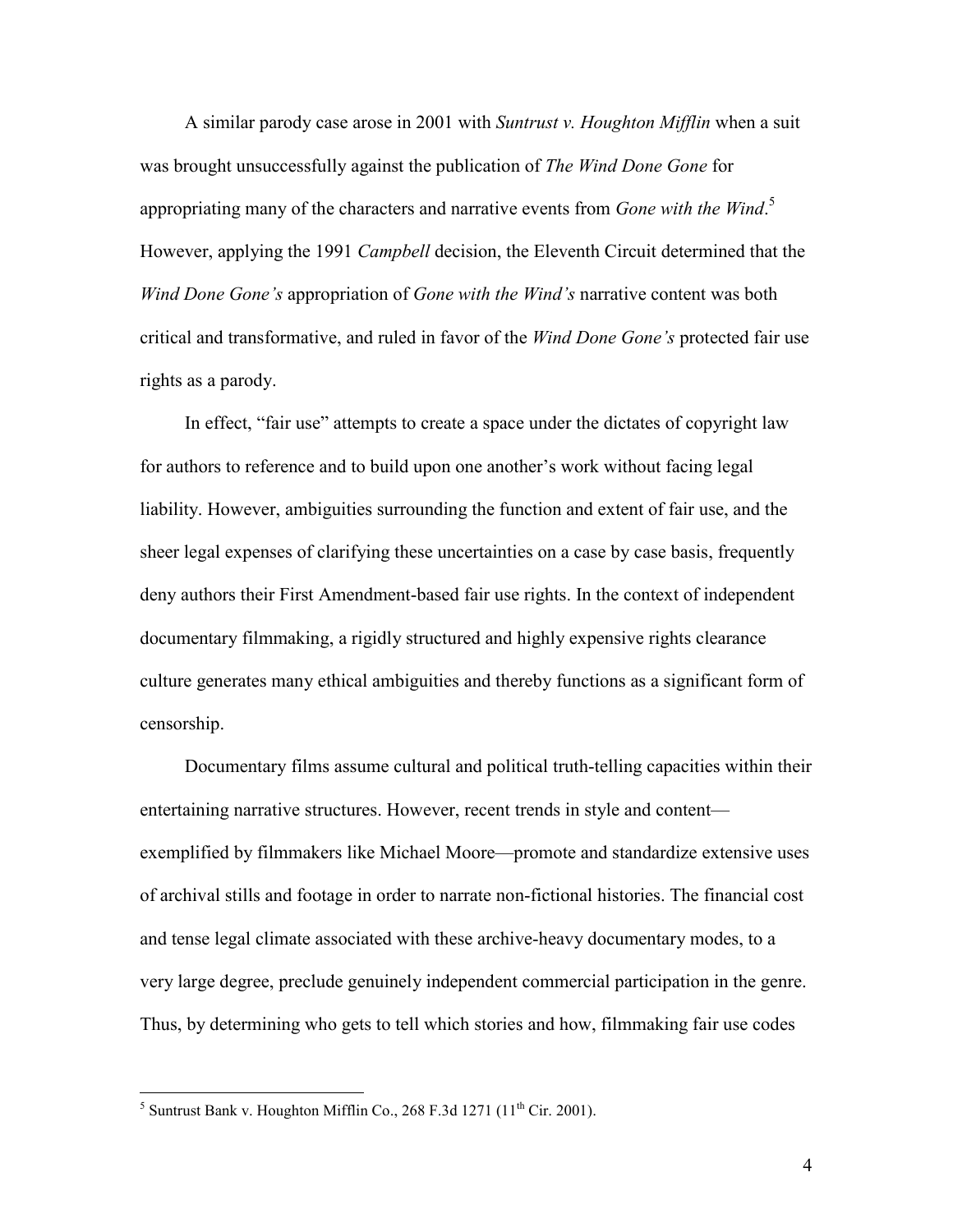contradict their purported cultural function: to create greater spaces within the industry for dynamic dialogues across diverse traditions of authorship.

There are, however, important instances of successful fair use in documentary filmmaking. Robert Greenwald's three latest political documentaries, *Uncovered: The Whole Truth about the Iraq War*, *Outfoxed: Rupert Murdoch's War on Journalism* and *Walmart: The High Cost of Low Price* represent uniquely successful examples of fairuse-informed independent filmmaking. The first of the three, *Uncovered*, which Greenwald released through an alternative distribution strategy in 2003, marked his first encounter with significant rights clearance issues. Greenwald had cleared or licensed all of the clips in his documentary. However, at the last minute, he decided to add a clip of President Bush's February interview with Tim Russert on NBC's Sunday morning talk show, *Meet the Press*. <sup>6</sup> The clip depicts Bush defending his decision to wage war against Iraq and provides an important link in the documentary's critical analysis of the Iraq War.

When Greenwald tried to pay to license the clip from NBC, the network refused on the grounds that the clip is "not very flattering to the President."<sup>7</sup> Greenwald decided to use the clip without a license, deeming its transformative and critical nature adequate justification under the "fair use" doctrine. Further, the recirculation of this Bush clip clearly served the public interest. The Supreme Court established this factor of fair use in 1968 with *Time Inc. v. Bernard Geis Associates<sup>8</sup>* when Time Magazine's copyright on the Zapruder film of President Kennedy's assassination was not upheld—a history book which reproduced many of the Zapruder stills was deemed to serve the public interest and, thus, to constitute a fair use of the non-licensed content. Although NBC recognized

 $\frac{6}{7}$  Lessig, Lawrence. "Copyrighting the President." Wired Magazine Aug. 2004: 12.08.  $\frac{7}{1}$  Ibid.

<sup>8</sup> Time Inc. v. Bernard Geis Associates, 293 F. Supp. 130 (S.D.N.Y. 1968).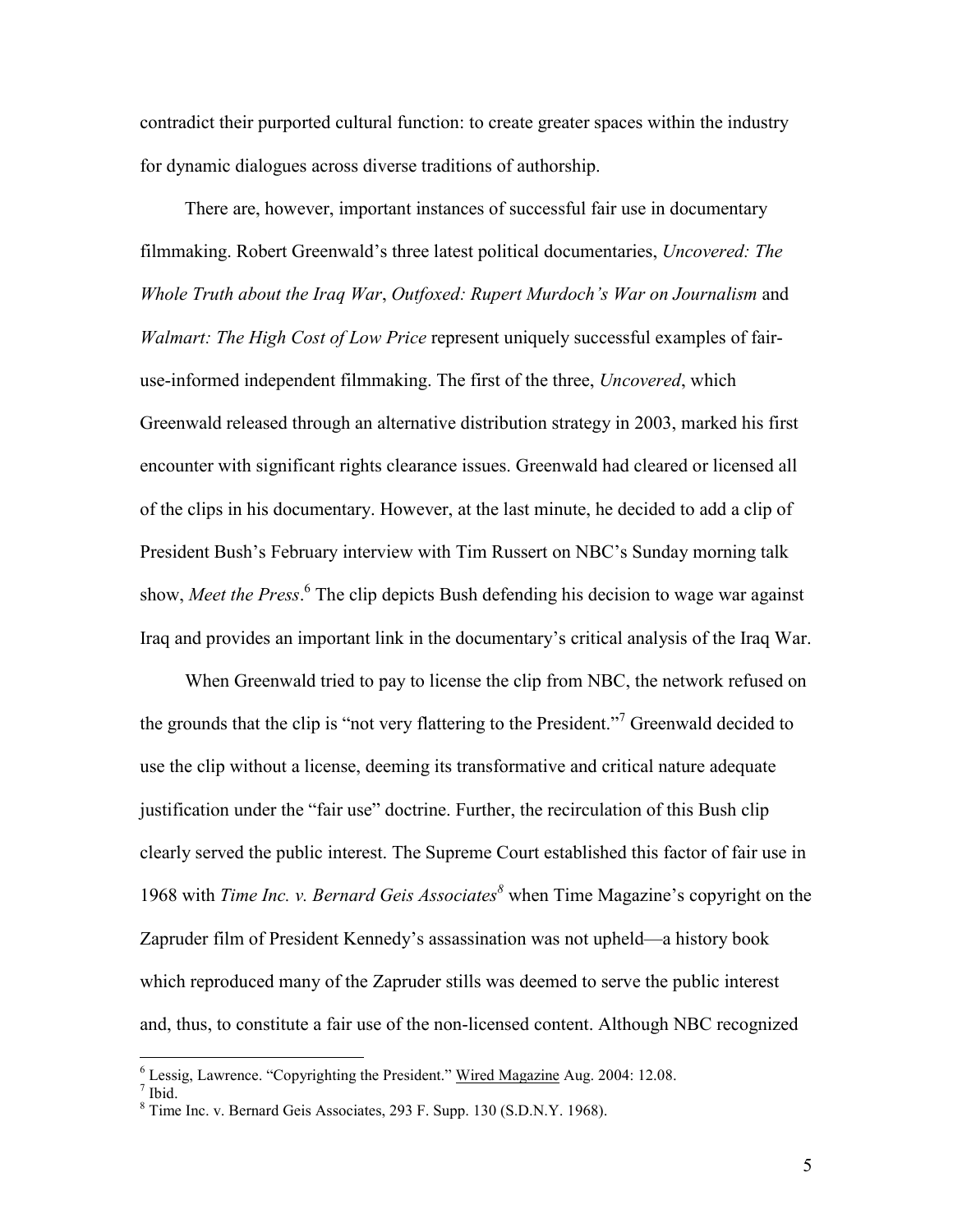Greenwald's fair use rights and opted not to sue him—Greenwald was backed by Stanford Law Professor Lawrence Lessig—for his eventual use of the clip, *Uncovered* is an exception to the rule.

As archival researcher Kenn Rabin explains, "Fair use is a defense…If someone's suing you, you're already in the situation where you would have to have had the money to hire a lawyer, and do all that other stuff, which is already out of the range of most filmmakers."<sup>9</sup> In other words, fair use often functions as a Catch-22: if you had the money to hire a legal team to defend your fair use rights, you wouldn't have needed to exercise them in the first place; you could have cleared them for much less money. Lessig confirms this predicament: "Defense of 'fair use' could run hundreds of thousands of dollars - several times the budget of a typical documentary. And losing this type of claim could expose the filmmaker to \$150,000 in damages for each copyright infringed."<sup>10</sup>

This Catch-22 represents a widespread practice. SLAPP, a Strategic Lawsuit against Public Participation, is an acronym coined in the 1980s by University of Denver professors Penelope Canan and George W. Pring, which describes a form of litigation often employed by large corporations "to intimidate and to silence a less powerful  $critic"$ <sup>11</sup>—or fair-use-savvy cultural artist—by threatening them with the significant burden of legal defense to the point that they abandon their legally supported artistic and critical pursuits. The structures of copyright foster this type of strategy because, although plaintiffs must prove their infringement claims to be legitimate, once they do so, the burdens of proof rest with the defendants—the artists exercising their fair use rights.

<sup>&</sup>lt;sup>9</sup> Aufderheide, "Untold Stories."

<sup>&</sup>lt;sup>10</sup> Lessig, "Copyrighting the President."

 $11$  "Creative Commons – Wikipedia, the free encyclopedia." 29 Apr. 2006 <http://en.wikipedia.org/wiki/Creative\_commons>.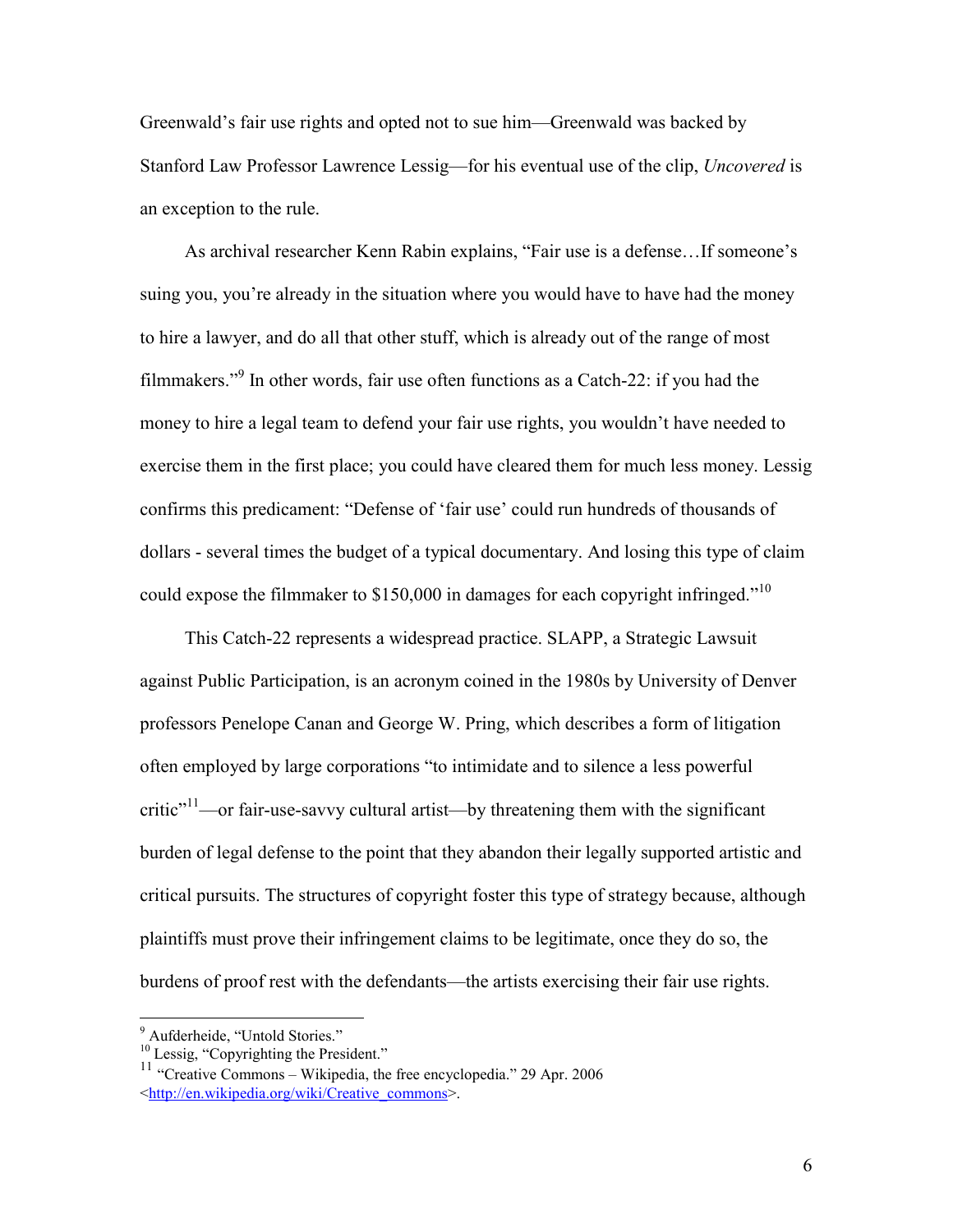These artists pursue their fair use rights because, often, they cannot even afford to license their derivative content, let alone finance a team of entertainment lawyers to defend their fair use claims.

Greenwald's success in exercising his fair use rights with *Uncovered* both reinforces and complicates this paradigm. NBC refused to license its *Meet the Press* clip of Bush for any amount of money. Their concern was political, not economic—or at least not directly economic. Thus, Greenwald's *Meet the Press* licensing controversy demonstrates a conflation of financial ownership and political censorship under the current rights clearance culture. Lessig argues that "What this incident demonstrates most is what many increasingly fear. Concentrated media and expansive copyright are the perfect storm not just for stifling debate but, increasingly, for weakening democracy as well." The impracticability of defending one's fair use rights authorizes content owners and clearance gatekeepers, such as distributers and insurers, to manipulate copyright law for their own political ends, and thereby generates a host of ethical problems.

The implications of the *Uncovered* example are explicitly political: President Bush, who rarely gives press conferences, agreed to do an interview with Russert only if NBC promised to censor the interview's licensing. However, filmmaking and media's rigid clearance culture often functions as a form of political censorship in much subtler ways. If filmmakers need either Michael Moore's significant financial resources or Lawrence Lessig's personal legal backing, which Robert Greenwald enjoys, in order to ensure their fair use rights, then fair use problems also censor independent documentary filmmaking in terms of the projects they limit and preclude.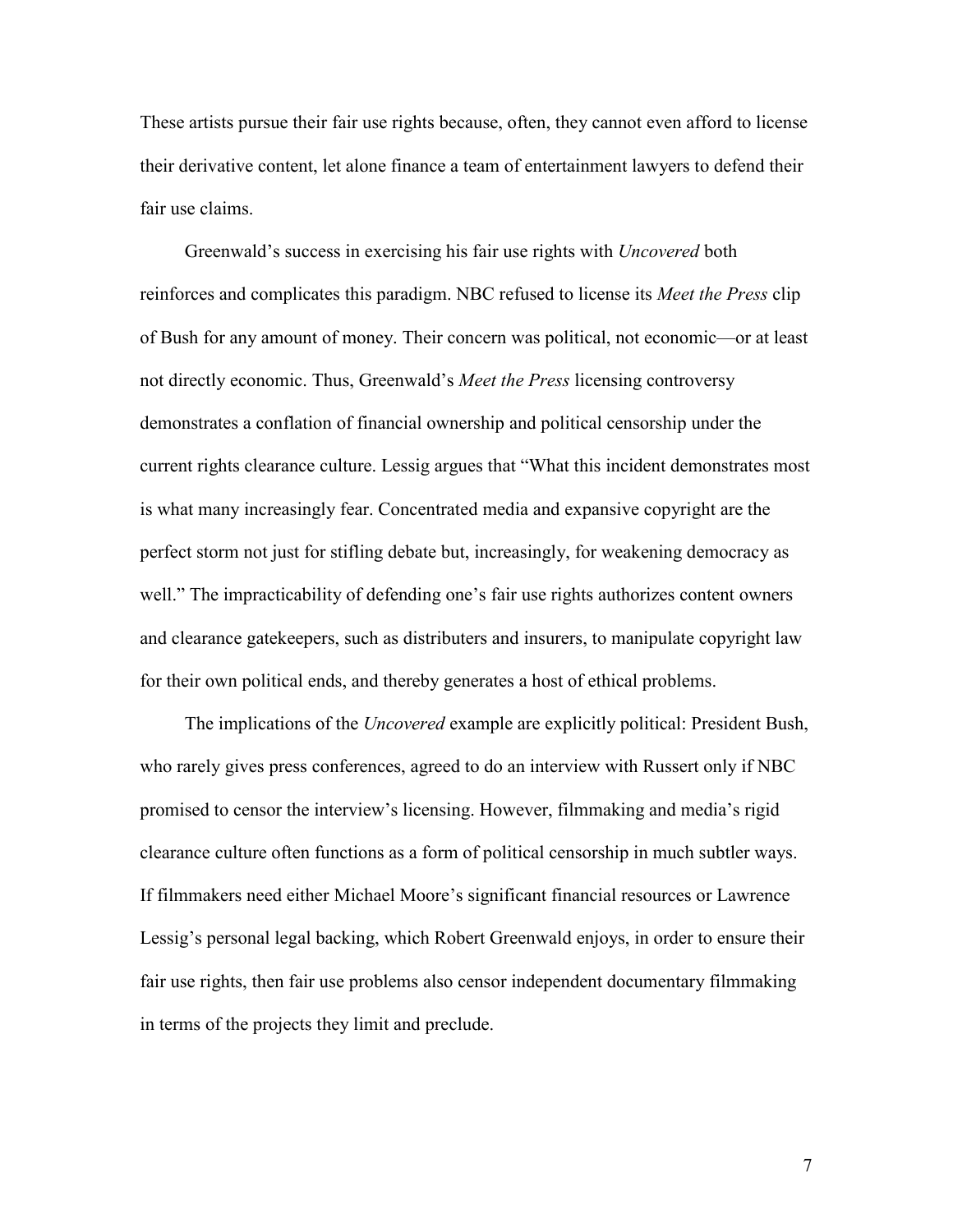Jaszi and Aufderheide's fair use study suggests patterns of clearance problems among rising minority filmmakers, especially African-Americans. Rights clearance issues continue to haunt the distribution of films about Civil Rights, racism and African-American culture. In these cases, archival materials such as stills, film clips and music that play vital roles in evoking and demonstrating politically-charged histories become simply too expensive for independent filmmakers to license. For example, Joel Katz's 2002 documentary *Strange Fruit* motivates its contemplation of Southern lynching history with a narrative about the production and cultural significance of its Billie Holiday title song. Needless to say, it would be difficult to fathom making a documentary about the history and cultural importance of the song "Strange Fruit" without including the song itself. However, a predicament similar to Greenwald's confronted Katz. He found it impossible to license the home video rights for the song and was forced to limit severely *Strange Fruit's* commercial distribution.

A better known example centers on Henry Hampton's canonical miniseries, *Eyes on the Prize*. Historical documentaries prove particularly problematic genres because of their reliance on archival material to narrate their histories. Each episode in the *Eyes on Prize* series is roughly 50% archival and most of the archival material derives from commercial sources. However, the film's low production budget limited most of its film clip and still licensing to five year terms. Thus, once the first five year license expired, it became illegal to distribute the film commercially. In his interview with Jaszi and Aufderheide, Jon Else, the series' producer and cinematographer, explained the situation:<sup>12</sup>

<sup>&</sup>lt;sup>12</sup> Aufderheide, "Untold Stories."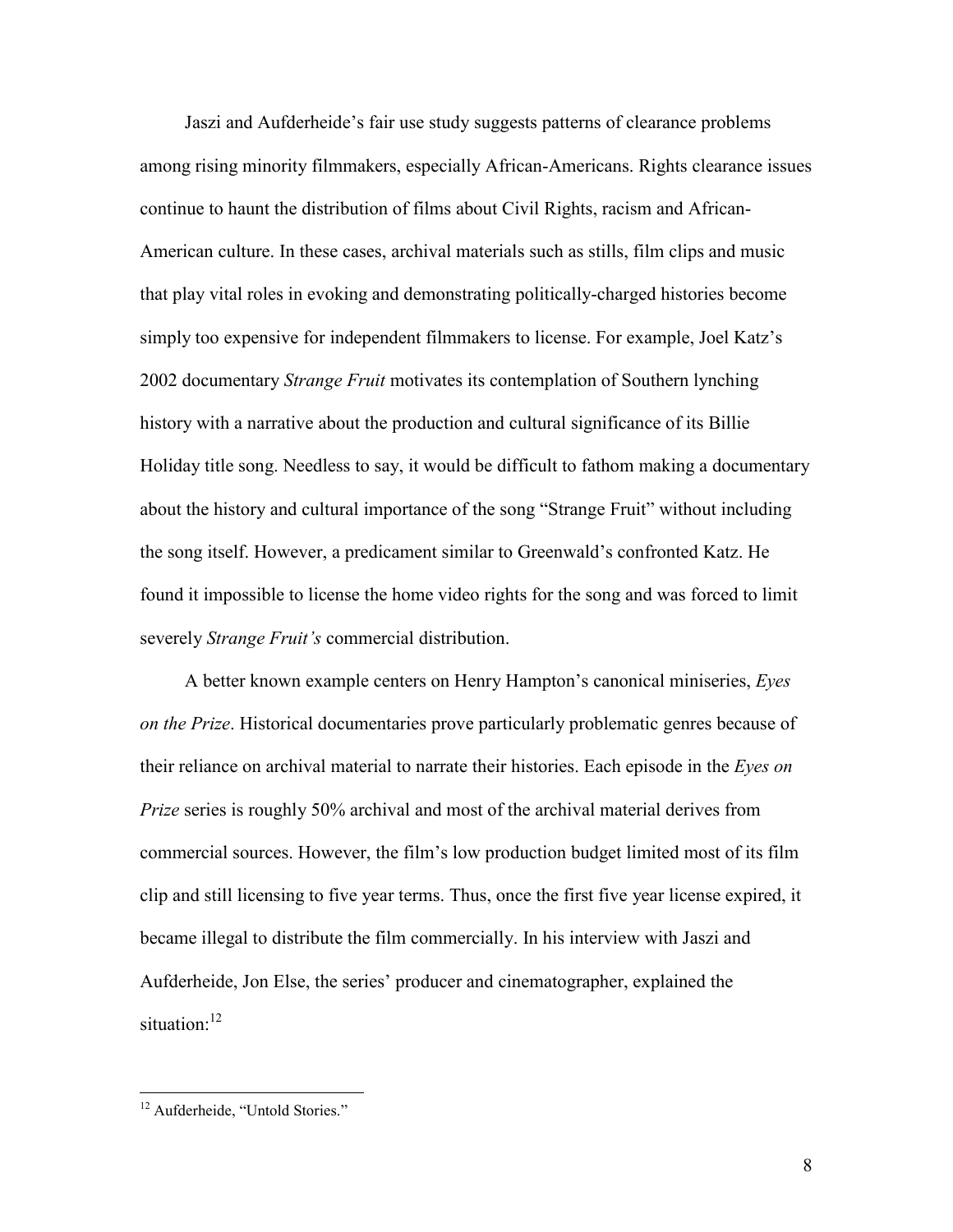*Eyes on the Prize* is no longer available for purchase. It is virtually the only audiovisual purveyor of the history of the Civil Rights Movement in America…*Eyes on the Prize* cannot be broadcast on TV anywhere, nor can it be sold. Whatever threadbare copies are available in universities around the country are the only ones that will ever exist. It will cost up to \$500,000 to re-up all the rights for this film. This is a piece of landmark TV history that has vanished.

Eventually, *Eyes on Prize's* plight received enough media attention to attract a wealthy private investor who has agreed to finance all of the archival re-licensing costs for the entire series. However, the series' extended exclusion from commercial distribution demonstrates a serious problem that is profoundly embedded in media and filmmaking industries' current uses of copyright law.

The good fortune of *Eyes on the Prize* does not help to create a friendlier rights clearance climate for other similar projects that make extensive use of archival footage to narrate their histories. Filmmaker Jeffrey Tuchman described to Jaszi and Aufderheide the ways in which prohibitive rights clearance terms are seriously compromising the historical authenticity in his latest project about the Civil Rights Movement. Since the project focuses on oral histories, Tuchman planned to use a Folkways Records/Smithsonian collection of songs, "Voices of Civil Rights." However, divided ownership between the songs' master rights and their publishing rights drove up licensing costs to exorbitant rates.

The Smithsonian demanded that Tuchman pay \$3,500 for the master rights for less than a minute of one of the songs—with no indication of the costs of the publishing rights. Tuchman recounts his dilemma: "So here I was with music that was utterly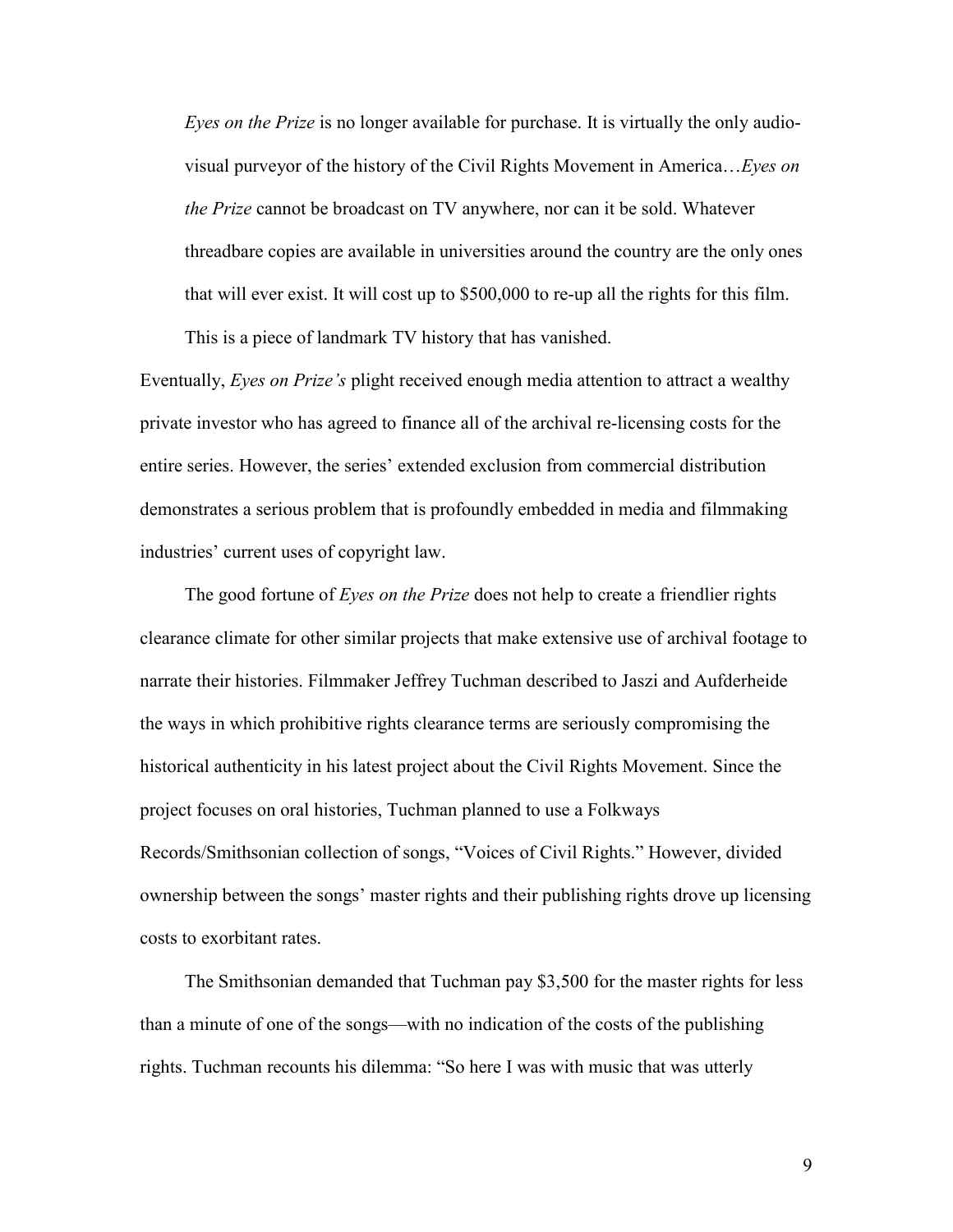indigenous to the story I was telling and I couldn't use any of it…I'm not done with trying to use music from that time, but do I have the resources to pursue it to the end of the Earth? No."13 Further, most of the music Tuchman sought was already in the public domain. Controversy arose regarding ownership of the songs' arrangement rights.

In their study, Aufderheide and Jaszi cite numerous other examples of clearance difficulties precluding or seriously inhibiting the production of politically relevant historical documentaries—especially ones that focus on minority histories and on other marginalized stories. Tuchman asserts: "I don't think it's accidental that what you now see are reality and makeover shows, where there are no encumbrances. There are other reasons why those shows are appealing, but I think that's one of them." Although radical improvements in filmmaking and editing technology have reduced production costs significantly, prices of locating and obtaining archival footage tend to stabilize the high costs of documentary filmmaking and thereby edge genuinely independent productions out of commercial distribution markets.

Further, rights clearance issues play an important role in defining the types of projects that get produced. In the context of documentary filmmaking—a primary means of making historical narratives visible to large audiences—the rigid clearance culture puts a great deal more at stake than individual filmmakers' artistic ambitions. Jaszi and Aufderheide cite Robert Stone's analysis of dominant televised histories. Stone argues: "Why do you think the History Channel is what it is? Why do you think it's all WWII documentaries? It's because it's public domain footage. So the history we're seeing is being skewed towards what's fallen into the public domain."<sup>14</sup> Thus, the economic

<sup>&</sup>lt;sup>13</sup> Aufderheide, "Untold Stories."

 $14$  Ibid.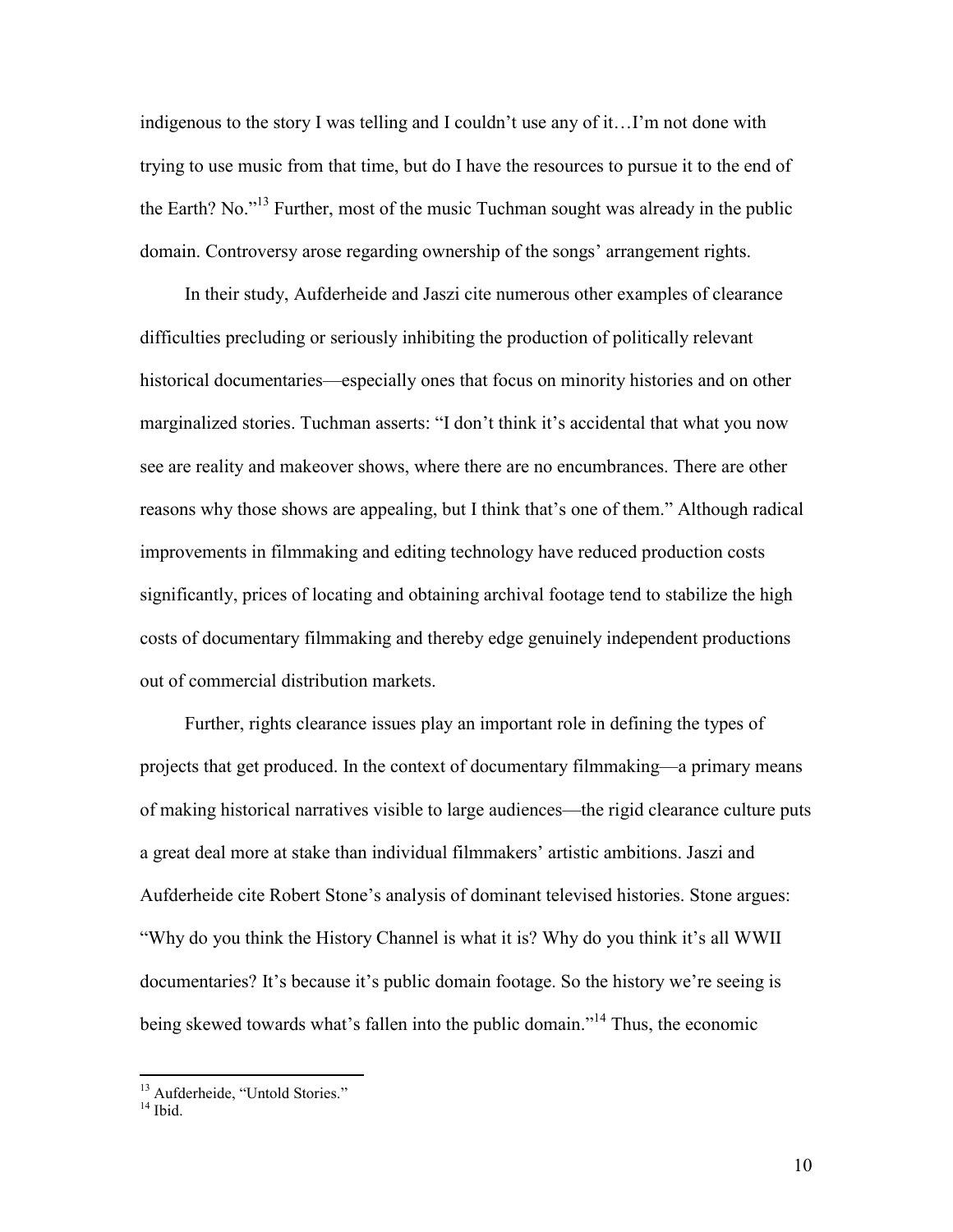feasibility of archival use and licensing to a very large degree determines the types of content that audiences are able to access. Whereas recognizable material in the public domain tends to get used and reused, obscure songs and images, each one owned by multiple companies who are often only willing to license them for impossibly expensive fees, remain obscure and vanish from dominant histories, as *Eyes on the Prize* almost did.

Rights clearance issues restructure public cultural views of reality in many ways. In terms of larger patterns, the availability of archival footage determines which histories dominant documentary sources make visible. However, similar problems plague less historically-focused documentary films. In an October 2005 *New York Times* article, "The Hidden Cost of Documentary Filmmaking," Nancy Ramsey questions rights clearance's impact on recent documentaries' commitment to "truth-telling."15 She describes *Eyes on the Prize* producer and cinematographer Jon Else's recent project, *Sing Faster: The Stagehands' Ring Cycle*, a Sundance award-winning film which depicts the lives of the backstage workers at an opera company.

In one scene, Else juxtaposes blaring sounds of Wagner from a performance with a behind-the-scenes view of a group of stagehands who are ignoring the orchestra while watching an episode of *The Simpsons*. Else describes the importance of this clip: "I felt it was a wonderful cultural moment to see two stagehands playing checkers while the gods are singing about destiny and free will and Marge and Homer are arguing on the television set." Else attempted to license the rights for this brief clip: he received permission from Matt Groening's company, which produces *the Simpsons*, and then approached Fox. "The first response was \$10,000 for four seconds," Else says. "When I

<sup>&</sup>lt;sup>15</sup> "The Hidden Cost of Documentaries - New York Times." 8 Apr. 2006 <http://www.nytimes.com/2005/10/16/movies/16rams.html>.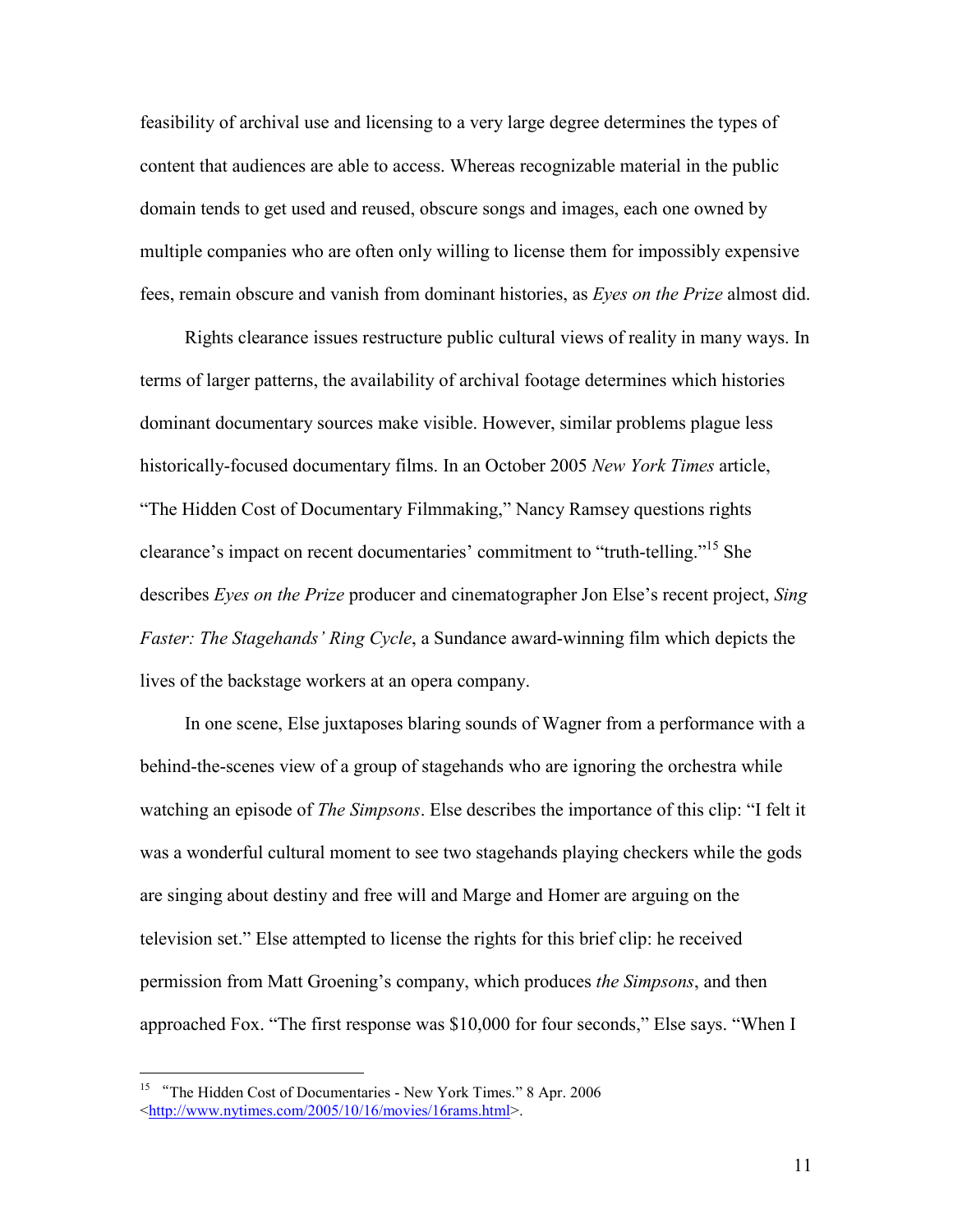explained this was for public television, they replied that was their public television minimum." After a lengthy process of negotiation, things became more complicated when Fox learned that Else also intended *Sing Faster* for home video distribution. However, Else concludes: "It wasn't the case of Fox being intractable jerks; it's just this odd gray area. At the last second, I replaced it with a shot of a film that I own…I'll burn in journalistic hell for that."16 Thus, rights clearance questions put documentary ethics immediately at stake: filmmakers counteract clip licensing problems by further manipulating their portrayals of reality to make them conform to their films' copyrightcensored documentary structures.

The example of *Sing Faster* demonstrates copyright's profound imbrication in larger questions regarding the documentary genre's truth-telling claims and responsibilities. Of course, documentary, which appeals to its viewers through many of the same narrative codes that make a Hollywood film easy and interesting to watch—e.g. aesthetic framing which promotes formal arguments particularly in expository documentaries—would be difficult to conceive of as a purely objective and truthful form. By presenting a specific view of its subject through decisions about camera angle, duration and visual scope of individual shots, lighting, editing, and other formal elements which discreetly or conspicuously present manipulated and manipulative portrayals of its content, documentary thwarts its own purported ambitions of being pure non-fiction.

The example of Else's decision to fudge reality as a technique for circumventing copyright law literalizes abstract questions regarding documentary ethics. If the logic of rights clearance codes fosters a blatant disregard for ethical concerns—Else was not unwilling to pay a reasonable fee to license the *Simpsons* clip—then how does one

 $16$  Ibid.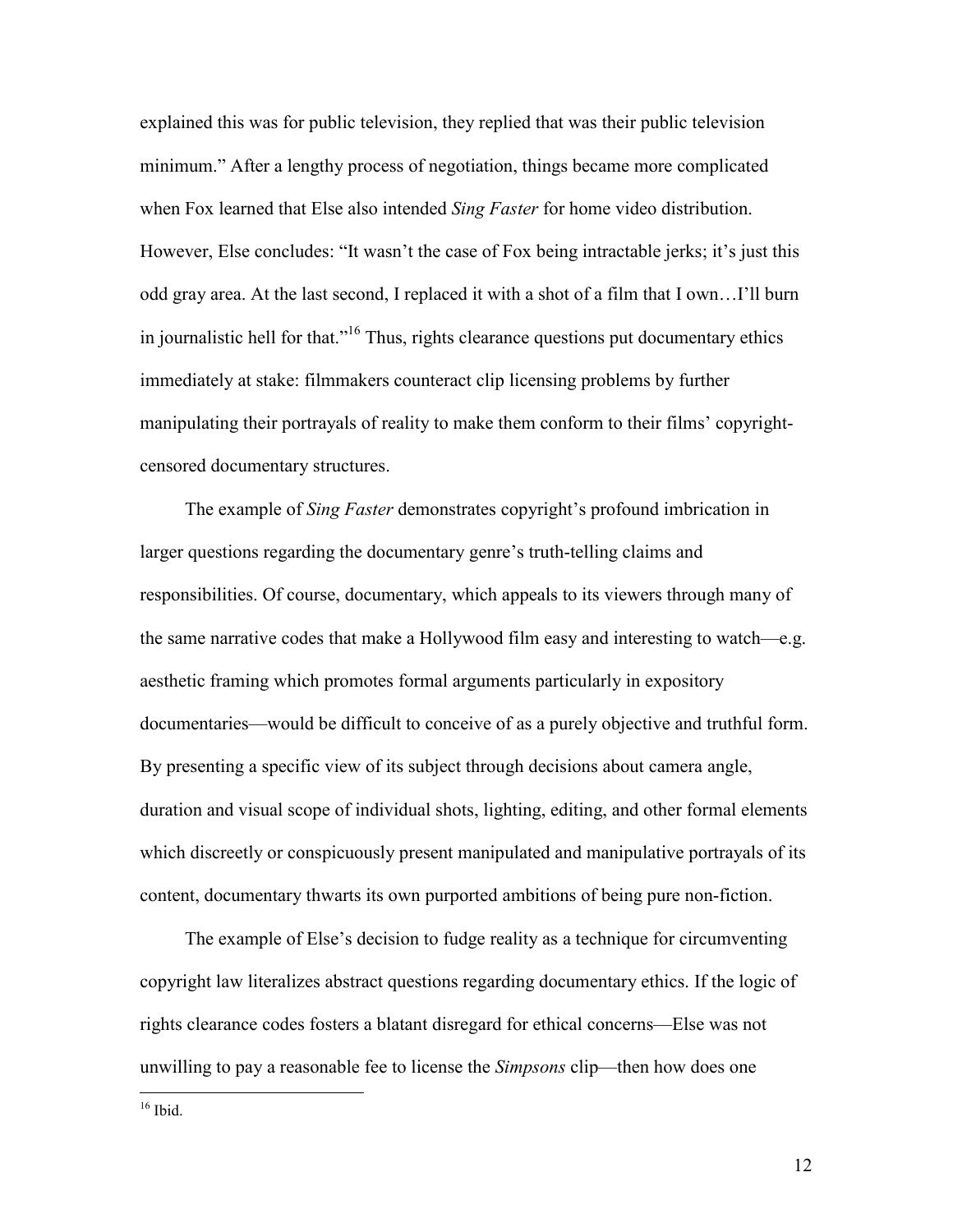distinguish between conventional documentary practices of manipulating reality and recent copyright censorship-induced methods of blatantly falsifying it? In order to grapple with the nuanced complexities of this question, it is helpful to examine documentary films that justify their dubious ethics by forfeiting their fair use rights alongside their diametric opposites: successful fair use informed filmmaking.

Robert Greenwald's 2004 documentary *Outfoxed*, which ironically exposes the Fox News Channel's political biases and dubious journalism, tests the limits of its fair use rights. Greenwald fills his documentary with an abundance of clips from programs like the *Fox News* show, the *O'Reilly Factor* and *Hannity and Colmes*: anything that airs on the Fox News Channel and reveals its conservative political biases counts as fair game. *Outfoxed*, released during an election year, proves its immediate political value. Its arguments are concise and coherent, and it makes an important point about how Fox's unethical yet apparently entertaining manipulation of news stories has also forced other major networks to restructure their journalistic narrative codes in order to compete with Fox's ratings. However, Greenwald's concern with the dictates of fair use impacts his own filmmaking formal strategies.

Fair use attempts to create a space for the non-licensed appropriation of content when its use is critical or transformative in nature. That is how fair use defends its status as informed by the First Amendment. A fair use contains important critical arguments and original ideas. Thus, regulation of a fair use of non-licensed content suggests an unconstitutional degree of censorship. *Outfoxed* asserts its adherence to the dictates of fair use as unambiguously as possible. Its non-licensed clips tend to be short, to support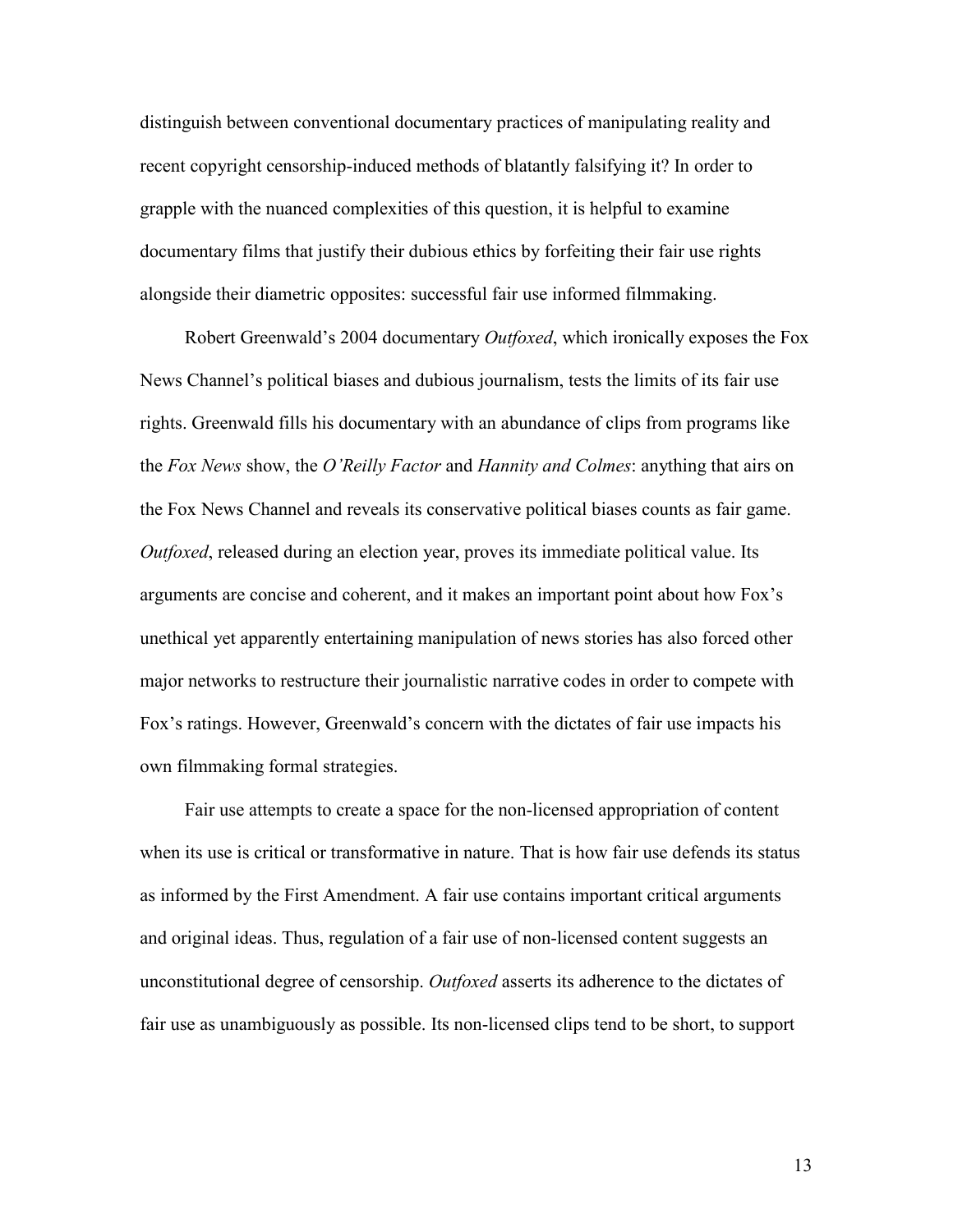specific larger arguments that the film makes, and are always presented in a critical context.

For example, during a sequence titled "Fox News Techniques: Some People Say," FAIR (Fairness and Accuracy in Reporting) media analyst Peter Hart narrates a montage series of short Fox News clips in which reporters assert subjective opinions by introducing them under the vague heading, "some people say." Hart explains this technique: "Some people say is Fox's cue that I'm pretending to be an anchor so I can't say this is my opinion or this is Roger Ailes's opinion, but 'some people say…" Greenwald intercuts interview footage with Hart between twenty-four media clips from various Fox News programs, most of which range from one to four seconds in length, of reporters reverting to a dubious "some people say" narrative strategy.

Many of these clips demonstrate the quotation and then allow the reporters to continue for several seconds, revealing a glimpse of the partisan politics they propagandize:

"Some people say it might undermine what the U.S. troops are doing there."

"Some people say he was supported by Iran."

"Some people say John Kerry has some similarities to an earlier Massachusetts politician."

Ten of the final clips cut off after the word "say," except for the last one: "Some people say it's exploitive. What do you say to that?" Greenwald responds to Fox's provocation with an abrupt and forceful sound effect which suggests that Fox has been trumped and exposed both in and by its own artifice. Thus, Greenwald asserts his fair use of these clips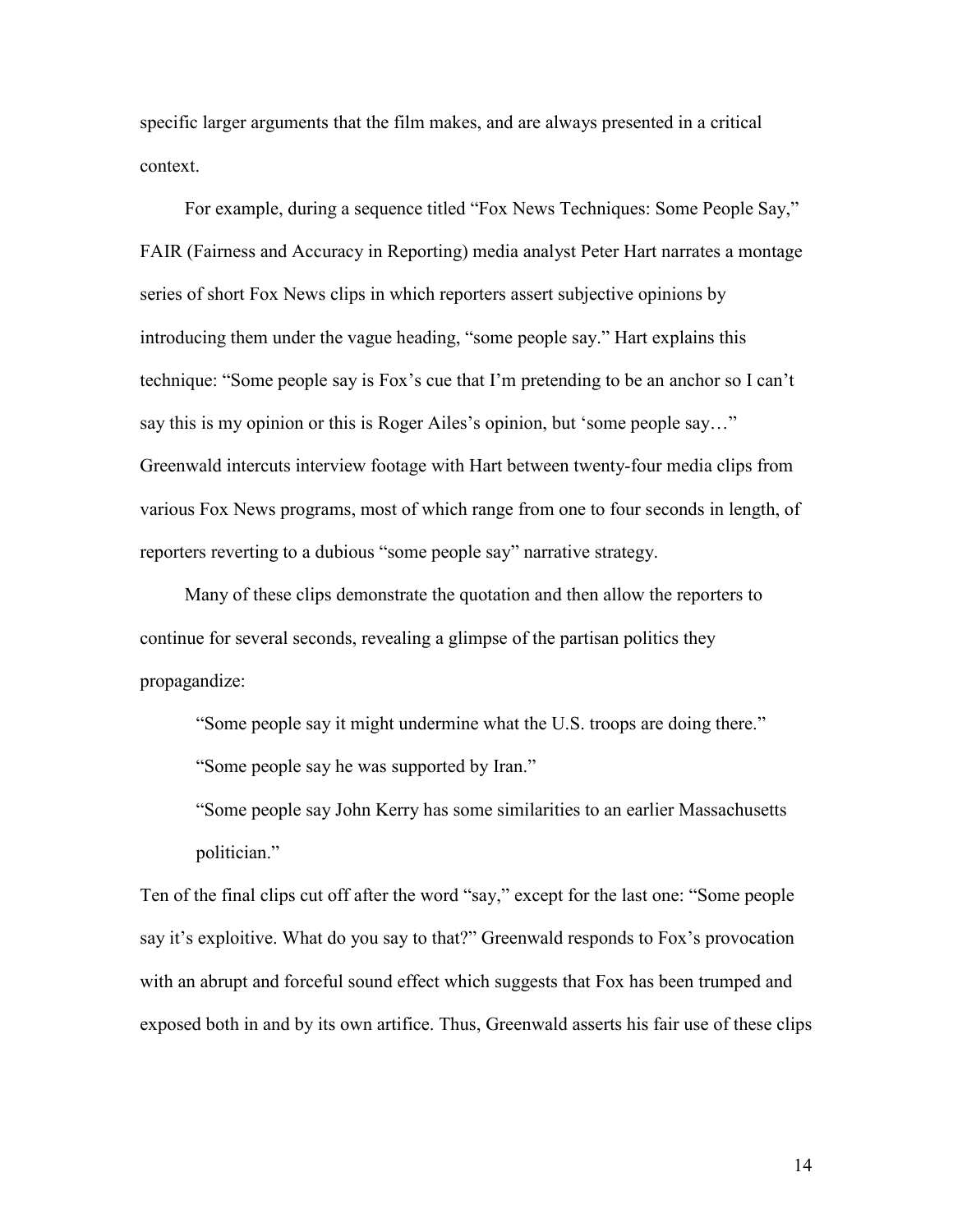by presenting them out of context—especially toward the end—frequently interrupting them, and narrating them into the film's larger critical arguments.

Producer Tia Lessin defends her similar fair use standards.<sup>17</sup> She describes a sequence in *Bowling for Columbine* she intentionally neglected to license—which satirically depicts a local news anchor warning about African-American male criminal suspects—because it exposes racism in the media. Lessin argues:  $18$ 

This is exactly why fair use exists, for critical uses like this…On the other hand you can't just include music or footage because it's pretty or because it's going to add production value to a piece if there isn't an underlying satirical or critical reason to do so.

However, Jon Else's testimony, which excuses Fox's intractability in refusing to license to him the short *Simpsons* clip for *Sing Faster*—that ambiguities are to be expected because, again, rights clearance is such a gray area—significantly complicates Lessin's analysis. Further, even an unambiguously authorized use of archival material leaves a filmmaker vulnerable to legal difficulties. Big corporations frequently exploit fair use gray areas to frighten independent filmmakers out of borrowing their non-licensed footage. Unlike Robert Greenwald, not every fair-use-savvy documentary filmmaker enjoys the personal backing of Professor Lessig's legal team.

Further, these legal gray areas foster distinct visual and narrative strategies in films that attempt to exercise their fair use rights. Although Greenwald makes an important point that Fox's propagandistic techniques undermine their journalistic ethical standards, his fair use structured formal arguments raise a relevant question: is Greenwald's

<sup>&</sup>lt;sup>17</sup> Aufderheide, "Untold Stories."

 $18$  Ibid.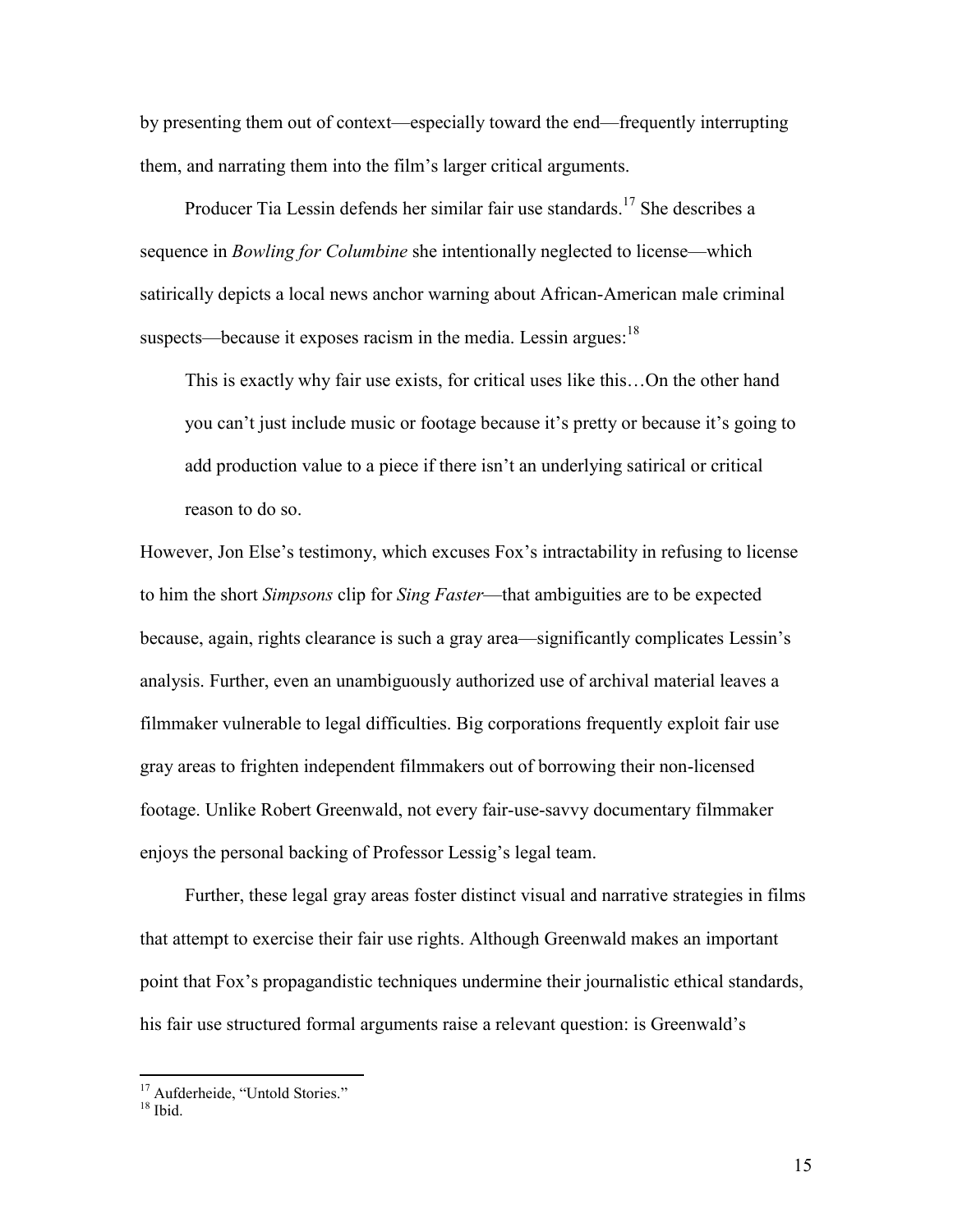narrative strategy any less deceptive than Fox's? Hart criticizes Fox's "some people say" strategy: "Journalistically speaking, it's a very peculiar technique because the idea behind journalism is that you're sourcing who it is you're referring to. This is just a clever way of inserting political opinion when you know it probably shouldn't be there." However, Hart inadvertently also describes many aspects of Greenwald's fair-use-friendly formal techniques.

In order to avoid the legal wrath of Rupert Murdoch's News Corporation, Greenwald avoids using each clip for more than a few seconds, presents them out of their original contexts and narrates them into clearly defined larger critical arguments. Most of the "some people say" clips, for example, do not demonstrate the subjective political opinions they purportedly introduce. The majority cut off immediately after the buzz phrase has been delivered and reveal absolutely no evidence that they propagandize conservative party politics. In effect, Greenwald's rapid editing, several fleshed out examples and intercut interview footage with a professional media analyst lead his viewer automatically to identify the phrase "some people say" as an unambiguous sign of Fox's propaganda. Although—as anyone who has ever watched Fox News can, one hopes, ascertain—Greenwald's basic argument is relatively accurate, his film's formal logic generates its own set of ethical concerns.

*Outfoxed* constructs its arguments by inundating and confusing its viewer with speedily delivered and skillfully positioned series of montage clips and images. Greenwald leaves no space within the film's tight structure for critical distance or reflection upon its narrative arguments. Fifteen seconds of interview footage with purported experts explain a general idea; then, Greenwald cuts to a minute of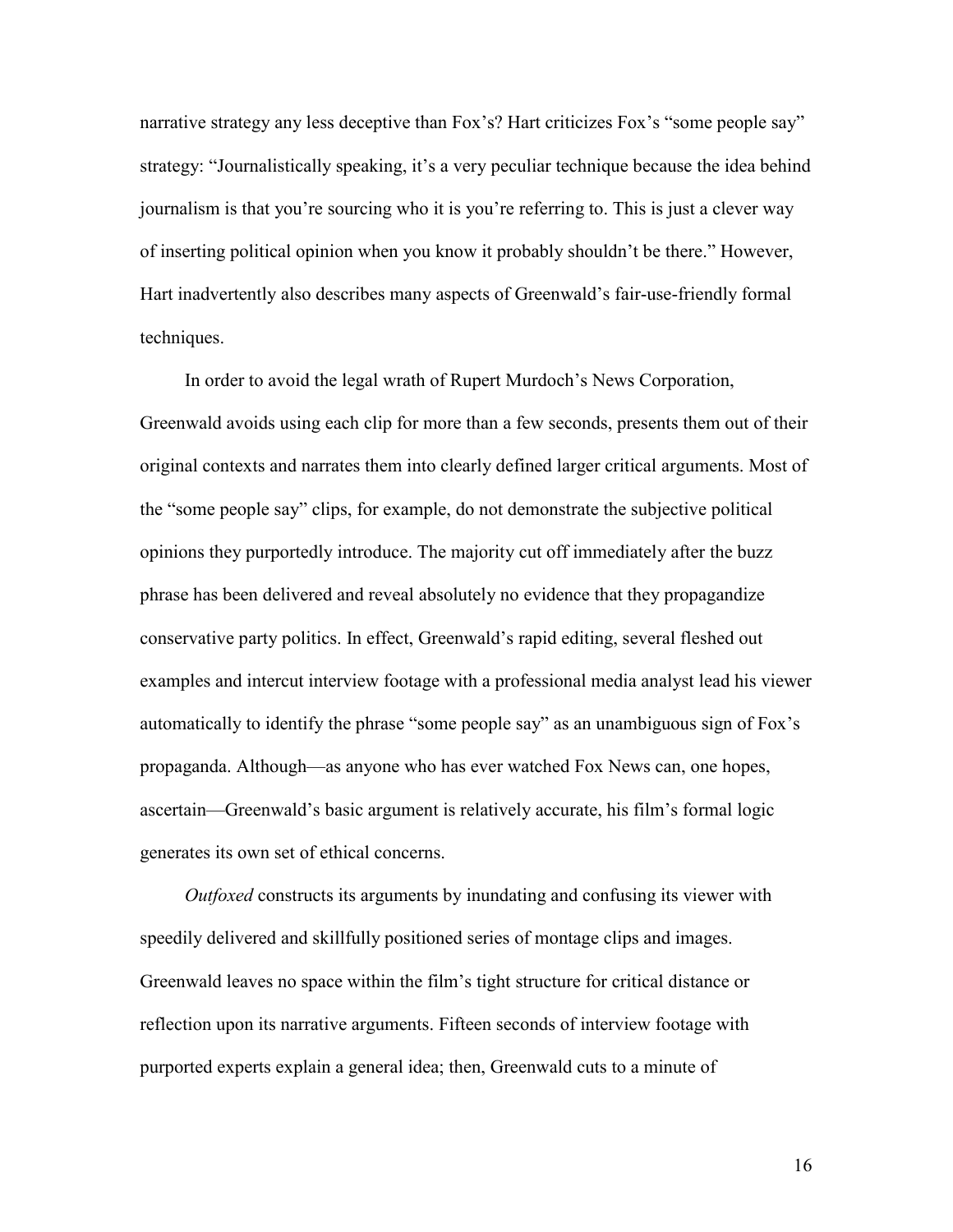meticulously remixed visual evidence from various Fox News programs which he leads his viewer to assume—though it is impossible to determine during the film—explain this idea. Thus, regardless of the veracity of *Outfoxed's* individual arguments, its narrative strategies do not stray too far from Fox's own dubious methods. Critical arguments informed by fair use in documentary filmmaking often ironically preclude dialogical exchanges between a viewer and a text. Rather, they foster manipulative, propagandistic and interpretively narrow modes of discourse: precisely the structural logic that Greenwald attempts to expose and to condemn in Fox News' programming.

Greenwald's film is pregnant with these quick paced montage sequences which emphasize one or two specific relationships between disparate media clips presented alongside one another. During an earlier Fox technique analysis sequence, Greenwald introduces a series of clips from *The O'Reilly Factor* of Bill O'Reilly telling his guests to "shut up" with footage of O'Reilly responding to a piece of "viewer mail" on his show that criticizes him for rudely interrupting his guests: "Well, the shut up line has happened only once in six years." Greenwald cuts: O'Reilly tells a homosexual student guest to shut up; he tells Jeremy Glick—now a famous former *O'Reilly* hostile interviewee whose father died in 9/11—to shut up repeatedly; he tells an atheist boy scout who had refused to recite an oath to shut up; he apostrophizes Jimmy Carter and then requests that he shut up; he tells all Americans critical of the Iraq War to shut up; finally, he yells at his longstanding rival Al Franken—who has literally made a career out of bashing Bill O'Reilly and Ann Coulter—to shut up. Thus, Greenwald conflates these amusing contradictions that he locates in the *O'Reilly Factor* with sweeping critical structural analyses of Rupert Murdoch's News Corporation. Again, although Greenwald's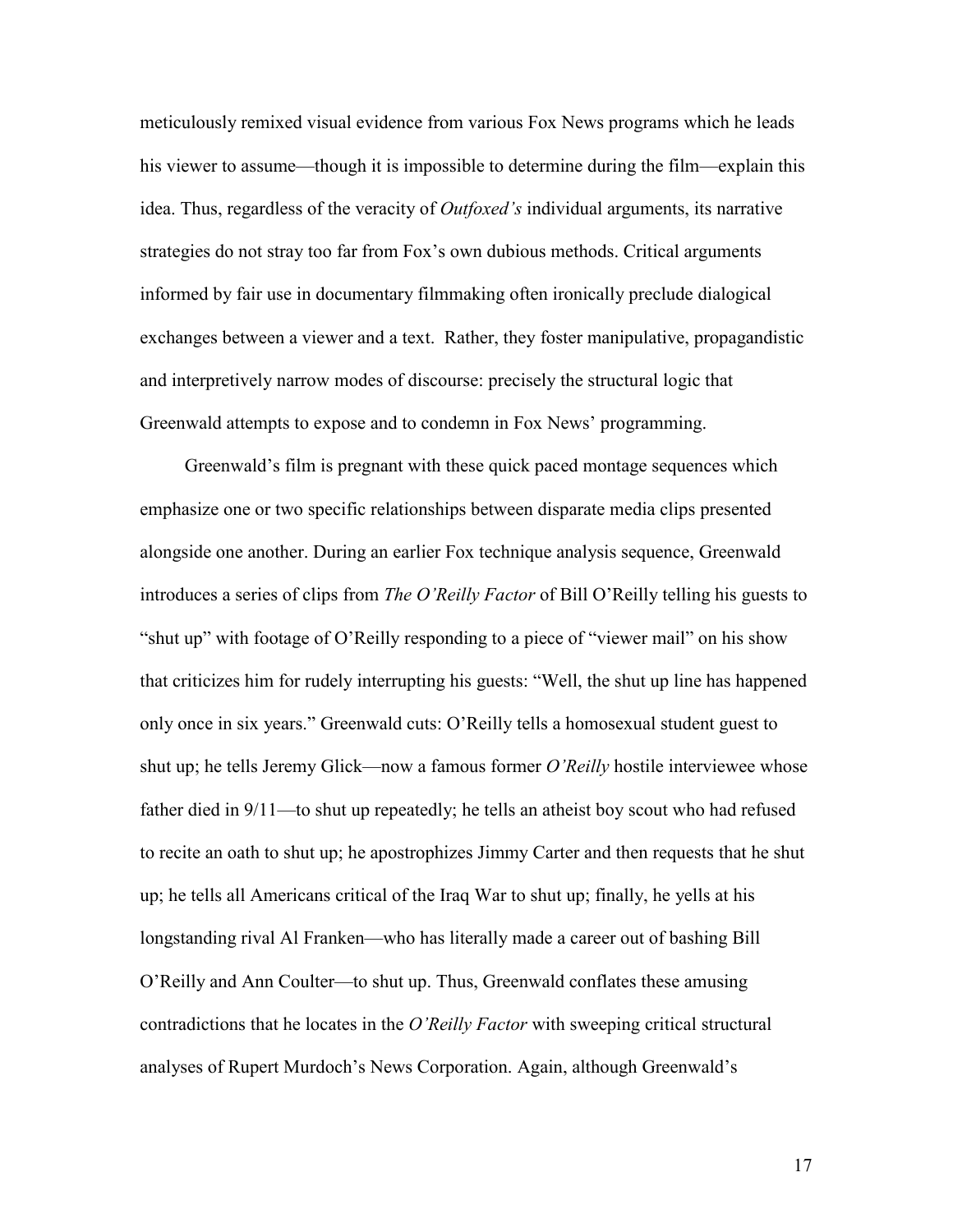arguments might be legitimate, his narrative techniques are at best dubious and highly manipulative.

However, even with Greenwald's extensive legal team, had he allowed more space for his viewer's critical contemplation of Fox News' technique—which would most likely have involved longer clips with less thorough narrative explanations—the status of his fair use rights could have easily fallen under attack. What, then, are alternatives to legally appropriating archival material without the dictates of fair use structuring a film's narrative at the expense of its ethical standards?

Jon Else opted to falsify reality rather than risk legal liability. Although the *Simpsons* clip in *Sing Faster* would have facilitated Else's ironic cultural commentary, it would not have commented critically directly upon the *Simpsons* the way *Outfoxed* does on Fox News programs. Filmmaker Gerardine Wurzburg discusses the problems created by increasingly more rigid delineations of fair use:<sup>19</sup>

Fair use has become much more carefully defined. It used to be interpreted much more loosely…I don't think you can invoke fair use anymore, unless you're using a piece that's going on the news that night. And as you become more visible you have to be more careful. It's been more than five years, I would say, since I've invoked it.

Wurzurg's testimony demonstrates how the narrow dictates of fair use put enormous pressure on Greenwald to structure his documentary in rigid adherence to copyright's legal codes. Filmmaker David Van Taylor confirms Wurzurg's anxieties regarding fair use: "Basically, we do that [invoke fair use] if you are using it for an educational purpose

 $19$  Ibid.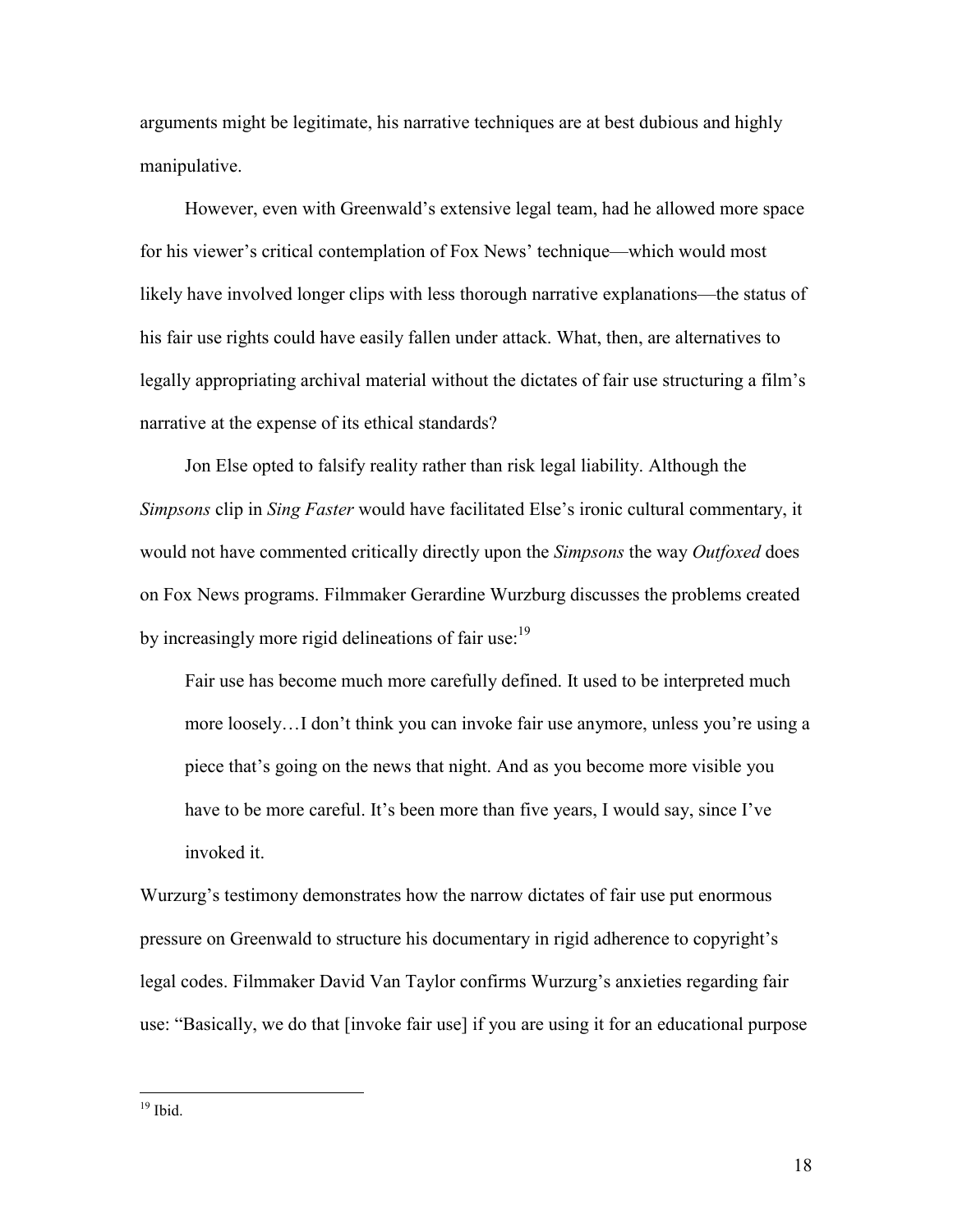or are using it to comment on or criticize the copyrighted material itself…[but] not clearing something is always a risk...Fair use is a crap shoot. $120$ 

What, then, when one encounters difficulties licensing content from a large corporation—which seems to be a pattern with Fox—are alternative solutions to Greenwald's rigidly fair-use-structured style of filmmaking or to Jon Else's blatant falsification of reality to avoid grappling with the hazy limits and legal tumult associated with fair use? The problem is that, under copyright law, there are none. The fair use doctrine's impact on independent documentary filmmaking demonstrates just one example of copyright law's problematic structures.

However, substitutes for copyright do exist. Creative Commons<sup>21</sup> provides an alternative space for copyright licensing and artistic authorship. Robert Greenwald describes his decision to start licensing his films through Creative Commons:<sup>22</sup>

In making *Outfoxed* and *Uncovered*, I learned how cumbersome and expensive it can be to license footage from news organizations. Creative Commons licenses allow me as a filmmaker to know immediately how I can use a piece of content in my films. I could think of no better way to walk the talk myself than by releasing the interviews from *Outfoxed* and *Uncovered* under a license that allows other filmmakers to use my material in new and creative ways. I look forward to seeing what others do with these interviews.

Whereas rigid and dichotomized copyright structures—"yes, I reserve all rights, or, no, I do not own this"—generate many ambiguities for fair use and artistic licensing, Creative

<sup>&</sup>lt;sup>20</sup> Ibid.<br><sup>21</sup> Creative Commons ( $\frac{http://creativecommons.org/licenses/by/1/10.000/10.0000/10.0000/10.0000/10.0000/10.0000/10.0000/10.0000/10.0000/10.0000/10.0000/10.0000/10.0000/10.0000/10.00000/10.00000/10.00000/10.00000/10.00000/10.00000/10.00000/$ <sup>22</sup> Brown. Glenn Otis. "Political Expression and Copyright." Creative Commons Blog 15 Sept. 2004 < http://creativecommons.org/weblog/entry/4400>.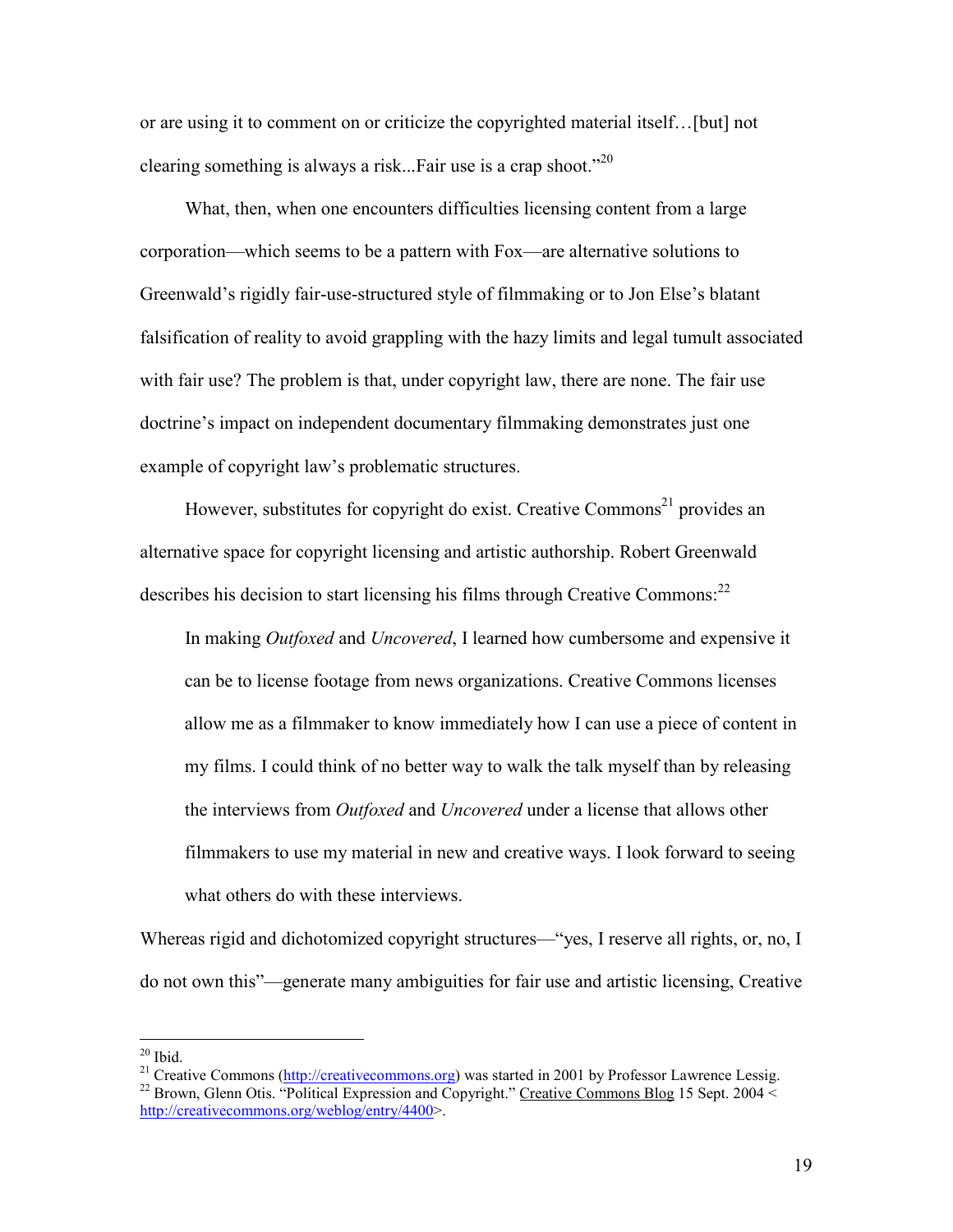Common's variety of different licenses allows for greater degrees of flexibility with archival licensing in independent documentary filmmaking. Although Creative Commons is a long way away from soliciting Murdoch's News Corp. as a licensee, artists are beginning to opt for CC licenses more and more frequently. Thus, Creative Commons provides an increasingly more formidable alternative to the severe rights clearance problems produced by the rigid structural logic of copyright law.

Stanford Law Professor Lawrence Lessig officially launched Creative Commons in 200123 in conjunction with the Supreme Court case *Eldred v. Ashcroft.* This case challenged the legal status of the Sonny Bono Copyright Term Extension Act (CTEA), which essentially enables copyright owners to renew their existing copyright terms for twenty year extensions—in addition to the terms established by the Copyright Act of 1976—an unlimited number of times. In other words, the CTEA theoretically provides for the existences of interminably extended copyright licenses. Further, the legislation of this act affected both new and existing works and thereby impacted both prospective and preexisting copyright licenses. Works licensed before January 1, 1978 and still in copyright on October 27, 1998, received ninety-five year extensions under this act; works authored on or after January 1, 1978, received extensions for the tenure of the author's life with a seventy year term extension after the author's death.

Lessig originally conceived of Creative Commons as a more nuanced structural alternative to copyright's CTEA-ridden licensing logic: Creative Commons licenses allow copyright owners to share their authorship rights with the public while retaining predetermined degrees of control over their own content. For example, authors can opt to reserve none, varying degrees of some, or all rights for their work. Whereas the rigid

 $^{23}$  The initial set of Creative Commons licenses was published on December 16, 2002.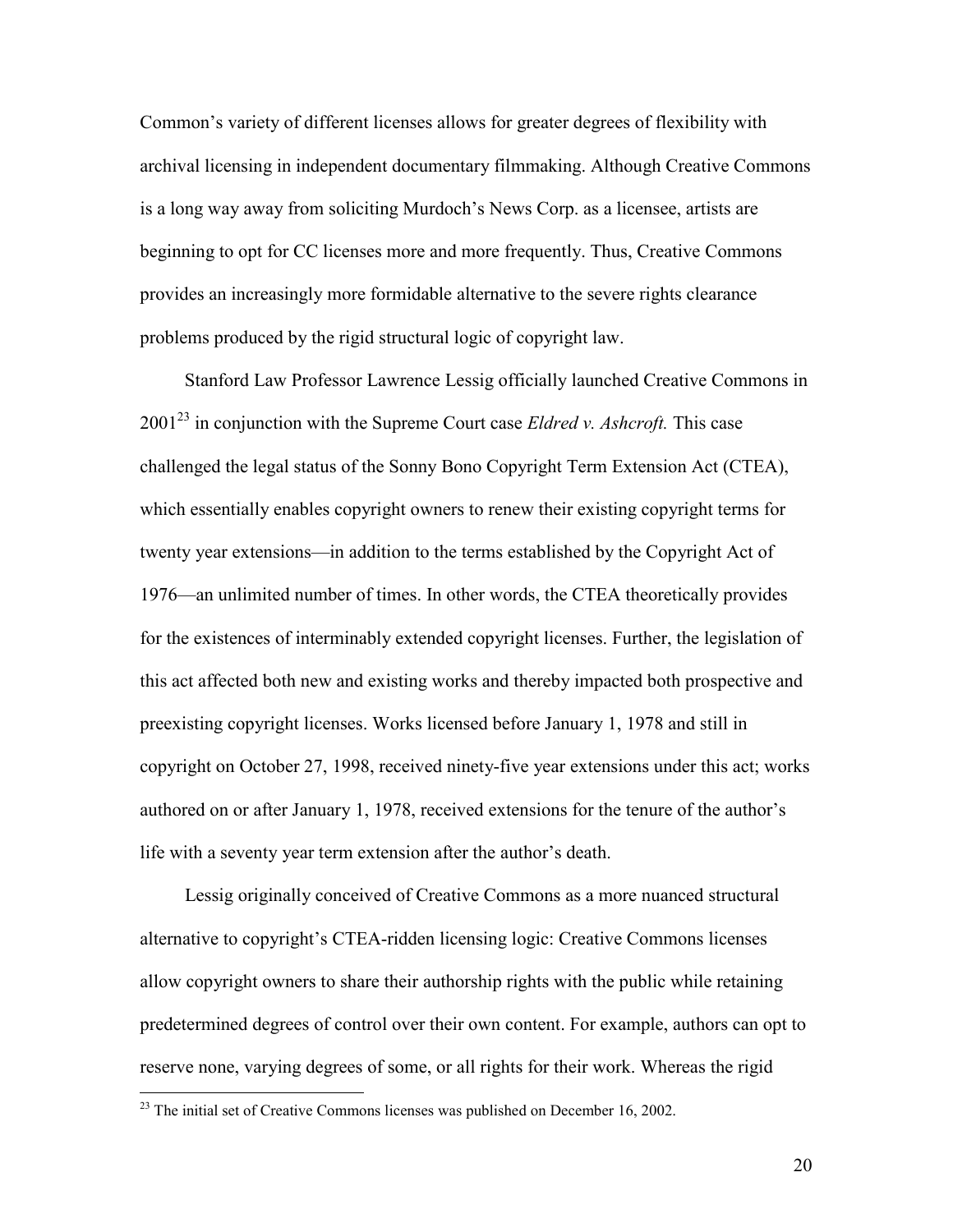binary structures of copyright tempt authors and license owners to abuse the status of copyright—copyright engenders too many legal uncertainties—CC-licenses are designed to provide for functional clarity: they structure more flexible systems of rights licensing and thereby foster a more participatory culture of authors and artists building upon and transforming one another's derivative works.

Many nascent filmmakers, less well-known than Greenwald, find wider audiences on the Internet by publishing their work under Creative Commons licenses. For example, Andy Samberg, Jorma Taccone and Akiva Schaffer, members of *Lonely Island*, an LAbased comedy collective, have released much of their music and video shorts online under CC Attribution-NonCommercial-ShareAlike licenses. Ironically, *Lonely Island* had pitched their comedy shorts ideas to Fox earlier that year and were rejected. Creative Commons' participatory web culture helped popularize *Lonely Islands'* work, earning all three group members jobs with Saturday Night Live—Samberg as an actor and Taccone and Schaffer as writers.

Even though, clearly, not every author who publishes her/his work under a CC license will experience immediate professional success, Creative Commons' website is structured to promote the work of its authors. CC's homepage emphasizes two bold options—*Find* and *Publish*—which strike its user immediately upon logging on to the website [figures 1 and 2]. Under the logic of Creative Commons' licensing, users are encouraged to become authors—to participate in the engagement and transformation of images as opposed to their passive consumption, which the structures of copyright tend to foster.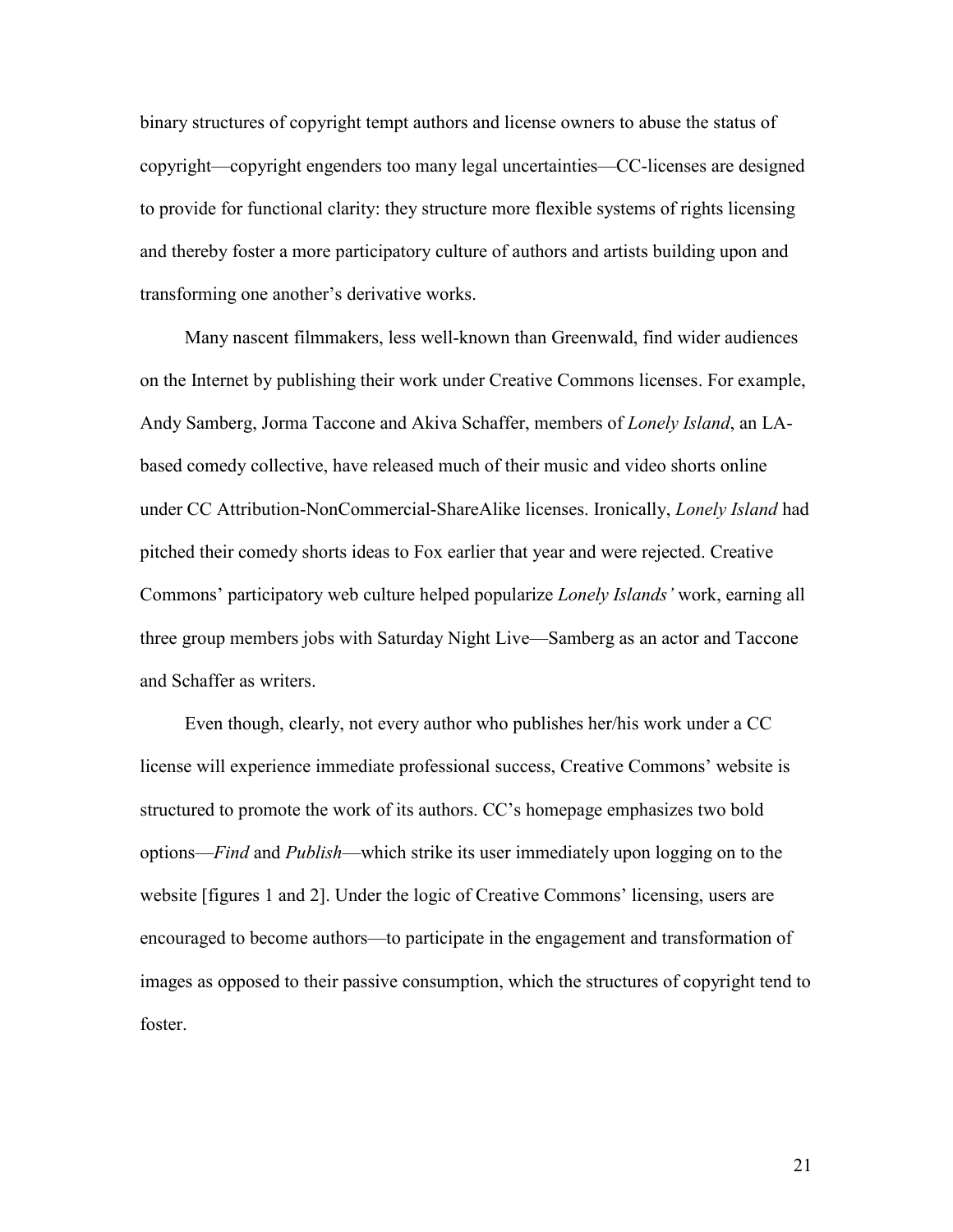

Of course, in the context of contemporary independent documentary filmmaking, Creative Commons by no means represents an absolute or immediate solution to the plethora of rights clearance issues which currently haunt the film industry. However, the emergence of Creative Commons—which is embedded in copyright's problematic structures—expresses the urgency and growing interest in copyright's structural reform. Since copyright blatantly favors the interests and legal authority of corporately-financed and -authored content, Creative Commons creates a space for cultural dialogues between independent filmmakers. If enough viable content exists under a CC-license, filmmakers will no longer consider it necessary to grapple with the torrents of legal gray areas that ensnare copyrighted content. Further, if Creative Commons attracts substantial enough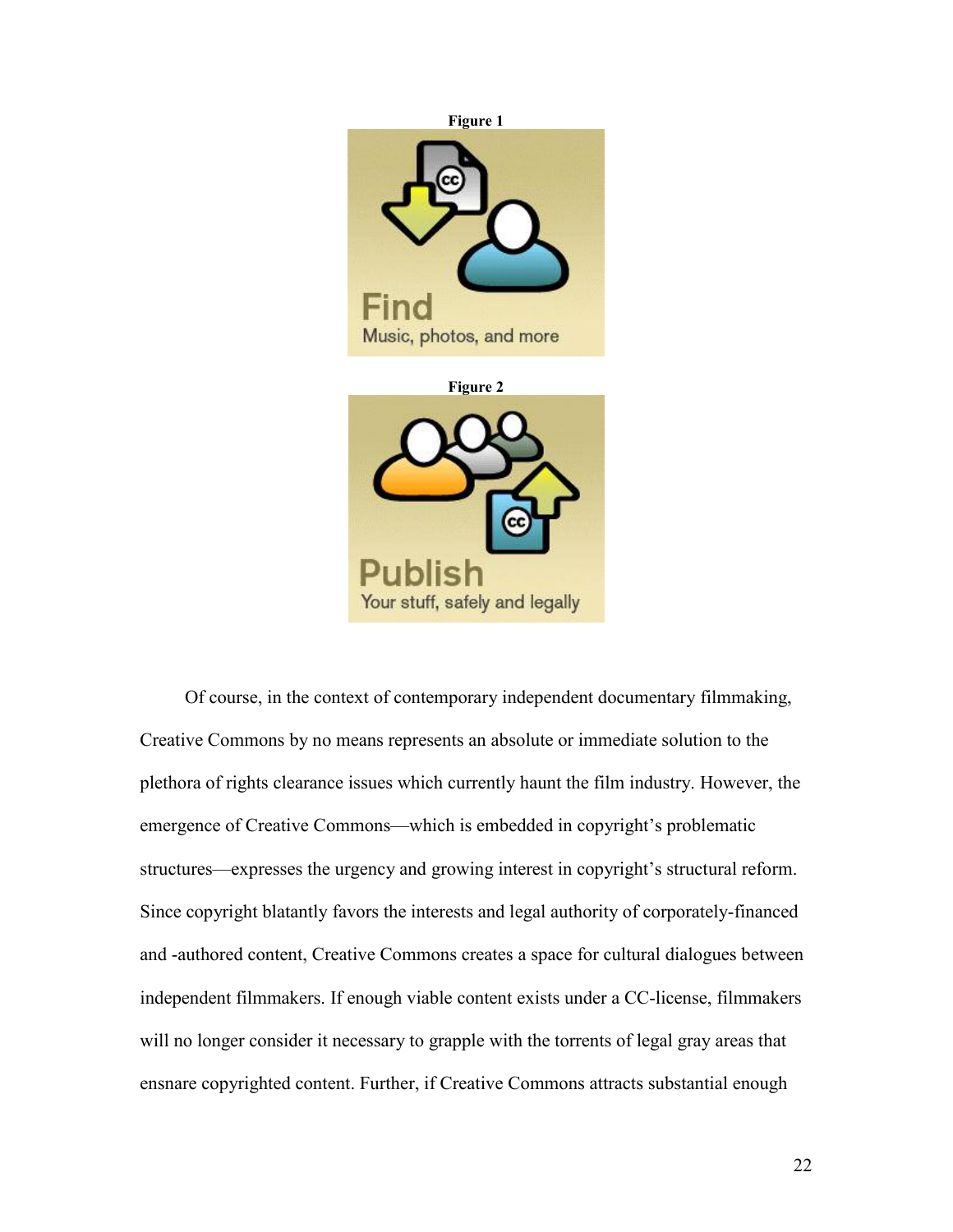networks of licensers within filmmaking communities, then, perhaps big media will eventually find it in their interests to absorb a greater degree of CC-licensed content. In doing so, they would provide for more legally flexible networks for the critically transformative dialogical engagement of licensed content across diverse traditions of authorship.